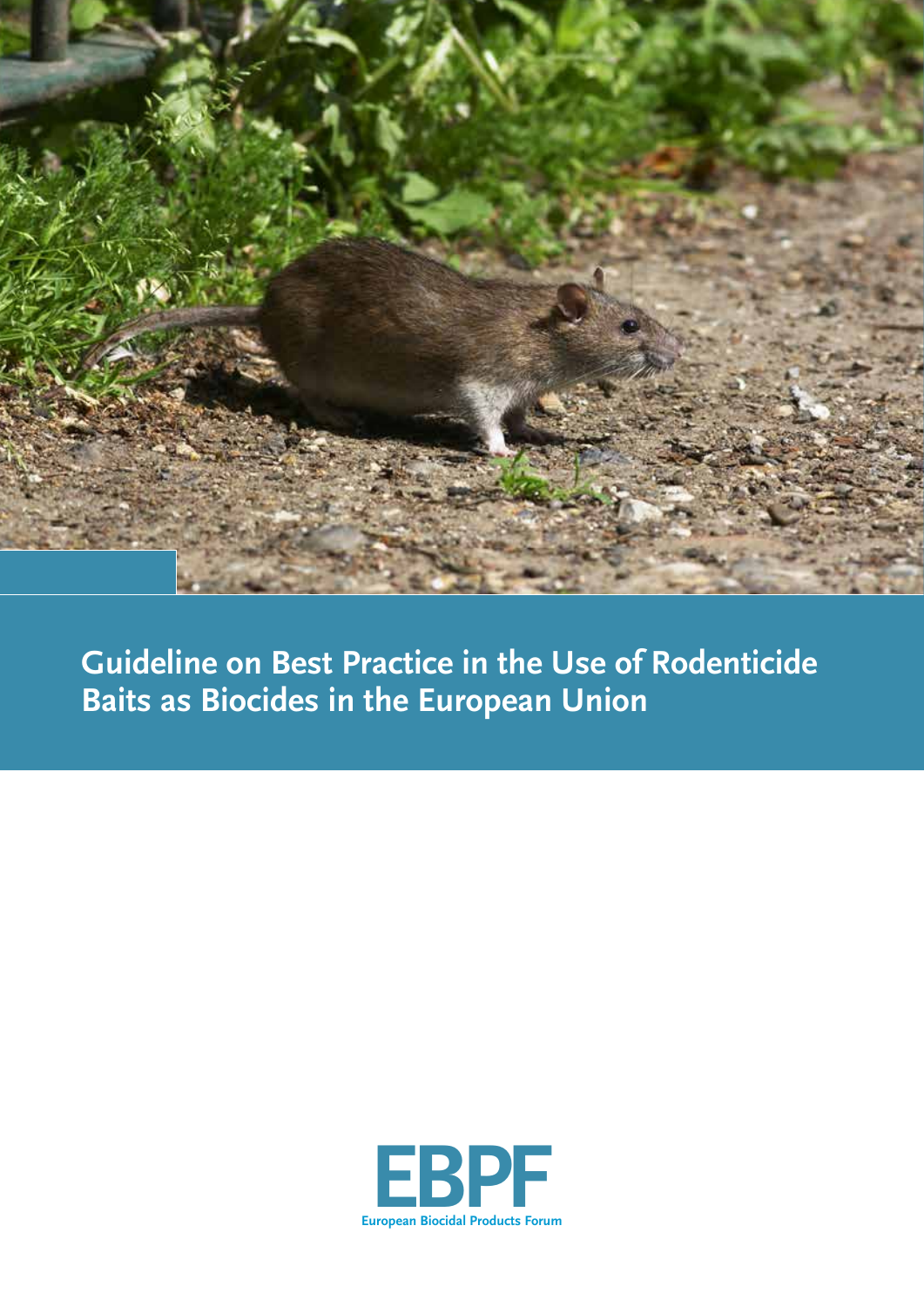## **Contents**

- 1. Introduction
- 2. Rodent behaviour in relation to the use of rodenticides
- 3. Rodenticide Treatment Scenarios
- 4. Before rodenticide application begins
- 5. Documentation and Records for Professionals
- 6. Baiting Practice Using Rodenticides
- 7. Alternatives to Rodenticides
- 8. Types of Rodenticide Active Substances
- 9. Resistance to Anticoagulant Rodenticides
- 10. Training and Certification Requirements for Rodenticides Used as Biocides in the EU
- 11. Definitions and Glossary of Terms Used
- 12. Find Out More

#### **The European Biocidal Products Forum – spokesman for the European biocides industry**

Concerned with many aspects of the biocide regulatory regime currently in place in Europe, Cefic has set up an industry platform where all industry stakeholders involved in the biocides sector can exchange views and give input in the ongoing debates. The European Biocidal Products Forum (EBPF) currently comprises more than 60 companies plus affiliated trade associations representing the industry that places a wide range of biocidal products on the market for the benefit of EU citizens.

The objective of EBPF is primarily to act as a spokesman for the biocide business community at Union level. The Forum also provides an opportunity for its members to exchange views on regulatory and technical issues relating to active substances evaluation and biocidal product authorisation.

In 2002, EBPF established its Rodenticides Working Group with the objective of identifying, promoting, and improving existing good practice initiatives across the rodenticides industry in Europe, and initiating further guidance to advocate the responsible use of these biocidal products.

**Raf Bruyndonckx Cefic – European Biocidal Products Forum Tel: +32 2 676 7366 Email: rbr@cefic.be**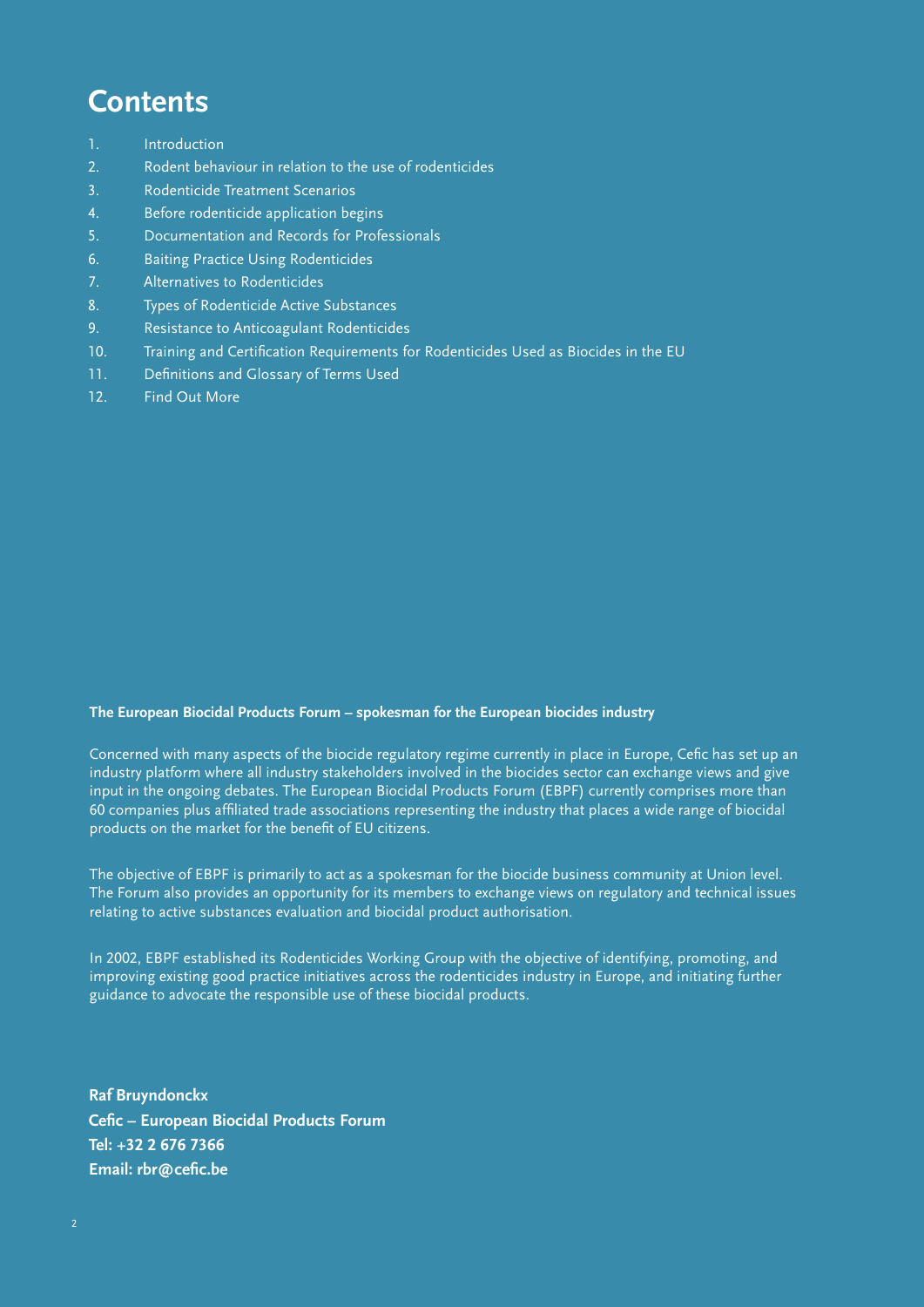# **1. Introduction**

Rodenticides are essential throughout the European Union (EU) for the protection of human and animal health and well-being, for the protection of food stocks from consumption and soiling by rodents, for the prevention of damage to installations, structures and possessions and for the removal of alien invasive species for the protection of vulnerable wildlife populations.

Because of their broad benefits rodenticides are applied as biocides in a wide range of use scenarios, including in and around buildings, in sewers, at waste dumps and in open areas, and by several different categories of users, including professional pest controllers (see definitions for clarification).

This guideline is aimed primarily at professional people working in rodent control in urban and rural areas. However, the document may be helpful to other user groups. It is intended to give guidance on rodent control in the EU to those using rodenticides as biocides. Sensible precautions to ensure safe and effective use of rodenticides are given. The document is intended to be applicable to all rodenticides in common use in the EU as biocides (i.e. Product Type 14 in the parlance of the Biocidal Products Regulation).

The document is not intended to be exhaustive but to give outline guidance in a comprehensible way according to current knowledge of the active substances and products placed on the European market and current Best Practice in rodent control. The focus is on the control of the main rodent target species: rats (*Rattus norvegicus*, *Rattus rattus*) and house mice (*Mus* spp.), under biocidal products conditions of use.

Control of the field mice (*Apodemus* spp.), and voles (*Arvicola* spp., *Microtus* spp.), where these are controlled using rodenticides as biocides in commensal situations, is similar to that of the species described within this document and the same principles may apply, although they are not detailed in this guidance.

No attempt is made in this document to describe any use of rodenticides for the protection of growing crops, either in the open field or in horticultural green-houses.

The main purpose of the document is to provide Best Practice guidance to those using rodenticides in the EU as professional pest control technicians. The document will:

- describe what to do before, during and after rodenticide applications;
- give practical guidance that should be followed in the many varied situations of rodenticide use;
- describe how to monitor for the presence of rodent infestations without the permanent application of rodenticide baits;
- discuss alternatives to rodenticides;
- provide advice on where to obtain information about anticoagulant resistance and the best way to manage it;
- give definitions of useful terms and,
- provide web-site links and further reading which will help the professional to find more specific information on rodent control. In this last respect, important additional guidance is available on product labels and from pest control trade associations, regulatory bodies and training agencies.

The document is NOT intended to provide general guidance on rodent control. It is primarily concerned with the effective and safe application of rodenticide baits. However, it should always be remembered that the removal of rodent infestations with rodenticides is likely to achieve only temporary success unless other measures are subsequently taken.

These measures must invariably include, as far as practicable, actions to prevent access to food and water and the denial to rodents of places to burrow, nest and move about the site concealed from predation. Such measures will make sites less prone to rodent infestations in the first place, will support smaller infestations when they become established and will permit quicker and more effective applications of rodenticides when these become necessary.

General advice about rodent pest management is available from the additional reading material shown at the end of this document.

**IMPORTANT NOTE:** The advice given in this document about the application of rodenticides should be considered in conjunction with local regulations in EU Member States which may differ from it in certain technical details. Local regulations and product labels take precedence over any contrary advice given herein.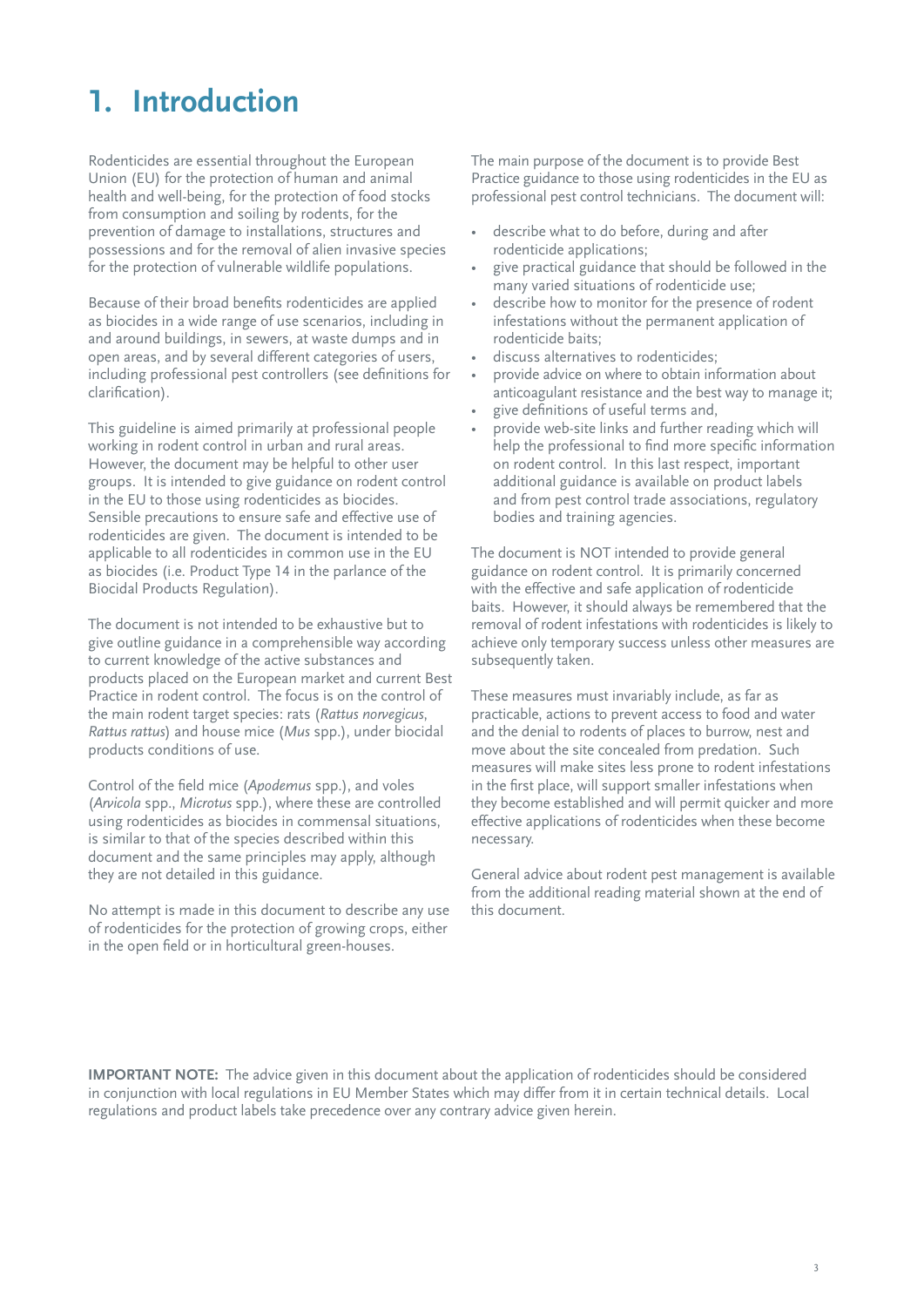

## **2. Rodent behaviour in relation to the use of rodenticides**

Those who attempt to control rodents with rodenticides should do so with appropriate knowledge of their behaviour. More comprehensive information about rodent behaviour in relation to rodent pest management is given in other documents (find out more). However, a few traits of rodent behaviour are particularly important and will be outlined here.

Rodents, particularly rats, are shy and suspicious animals especially with regard to new objects which appear in their territories, such as traps, baits and bait boxes. Rodents need time to become familiar with new objects, especially new foods. Therefore it is normal for some time to elapse after rodenticide baits have been put out before rodents begin to feed on them. This suspicion of new objects is called 'neophobia'. If time permits, bait points may be established some time prior to the commencement of the rodenticide treatment and filled with some food attractive to rats. This may help to overcome the initial reluctance of rats to enter bait boxes and feed from the bait within them.

Those who apply rodenticide baits must always minimise the access of non-target animals to these baits. Proprietary tamper-resistant bait boxes are often used for this purpose. However, it has been found that rodents, especially Norway rats, are reluctant to enter these bait boxes and this may substantially extend the duration of rodenticide treatments. Therefore, it is a good approach to protect and secure baits using natural materials found at treatment sites, provided suitable and properly secure placements can be made in this way. This approach is likely to be more effective, will reduce the period of baiting and minimise the risk of primary poisoning (i.e. other animals finding and eating the bait) and secondary poisoning (i.e. other animals eating poisoned rodents) to non-target species. In many circumstances, when appropriate natural and safe cover for baits cannot be found, proprietary bait stations will have to be used. Some infestations of house mice have also become established which are reluctant to enter bait boxes to take conventional rodenticide baits.

In most circumstances Norway rats do not live within buildings but instead travel from nearby burrows to find the resources they need within buildings, such as food and water. Consequently, it is important to search an infested site thoroughly, both within buildings and around them, for signs of rodent infestation and to place baits near where rodents are living. In that way, rodents will take baits more readily, and once again treatments may be concluded more quickly, than if baits are placed only beside or within infested buildings. The introduction of an appropriate rodenticide directly to the burrow system of rats can be a fast and effective control measure, where appropriate. Fast and effective elimination of rat infestations will rarely be provided by the placement of baits only indoors.

House mice, on the contrary, live almost exclusively within buildings and can generally be treated with baits positioned entirely inside buildings. This means that, in most circumstances, mouse control operations carry less risk to non-target wildlife than do rodenticide applications against rats. Mice are more curious and less suspicious than rats and do not exhibit neophobia. They feed readily from palatable baits but do not feed consistently in one place. Therefore it is recommended to use small amounts of bait when conducting mouse control and to place a large number of bait points in infested areas.

It should be kept in mind that rats and mice are very prolific breeders which can increase their populations very quickly. So regular monitoring of sites for signs of rodent infestation is required to prevent the buildup of large populations. It is easier to control small infestations than large and established ones, and less rodenticide bait is used.

More information about the biology and behaviour of rodents in relation to their role as pests of human habitation and commercial activities is provided in some of the publications shown in the 'Find Out More' section of this document.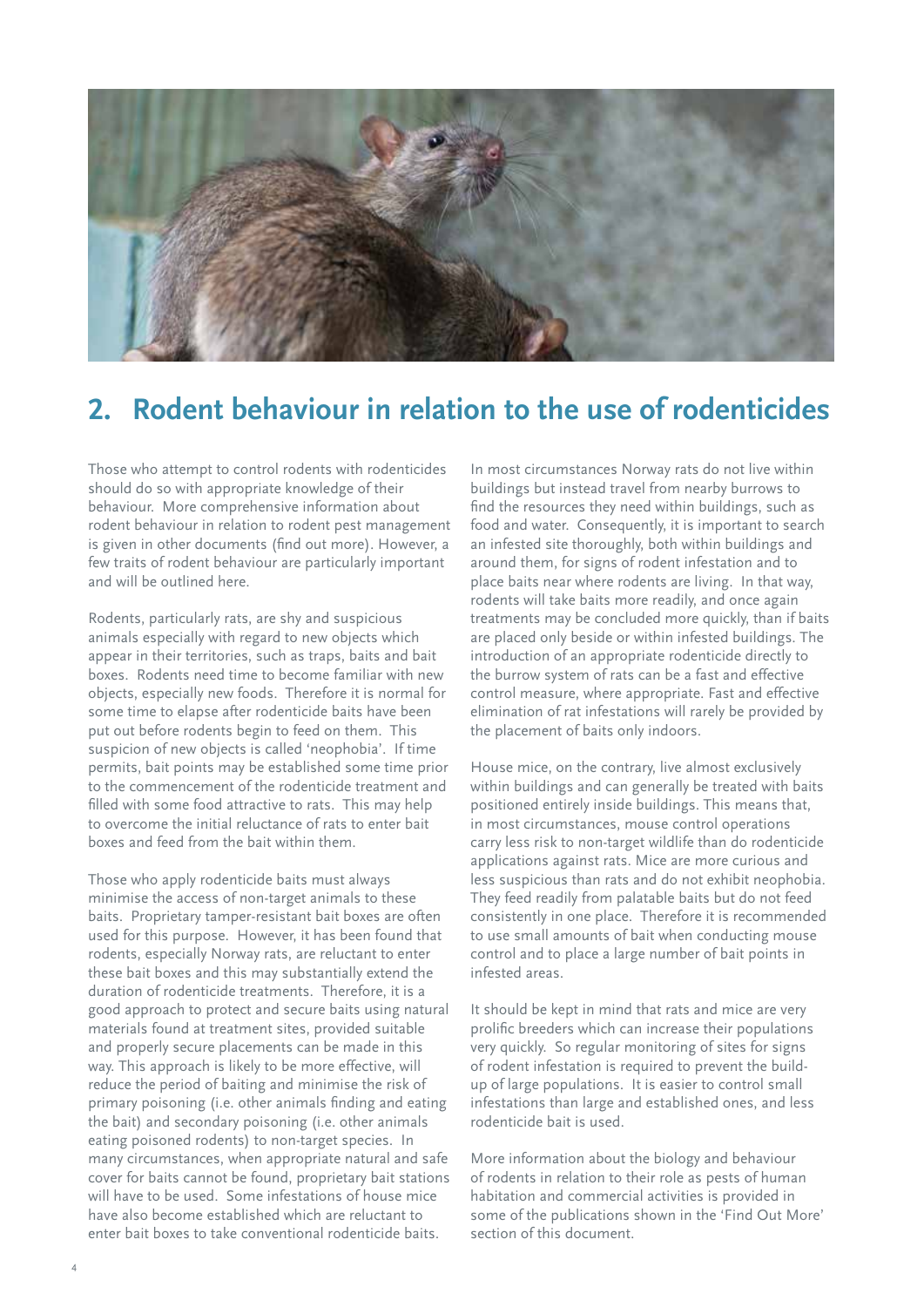## **3. Rodenticide Treatment Scenarios**

It is always preferable to avoid rodent infestations by the thorough application of measures to prevent the access of rodents to food and water and to exclude them from premises where that may cause damage and present a risk to animal hygiene, human health and well-being. However, treatments using rodenticides as biocides may be required where rodent infestations become established. Rodent infestations arise in a wide variety of situations. Each is different and requires a different approach to obtain satisfactory rodent control.

Four main scenarios were examined during the review of rodenticides conducted by the European Commission (EC) for the Biocidal Products Directive (BPD) and the consequent Regulation (BPR). These scenarios encompass the majority of rodent control operations involving rodenticide active substances. Other definitions of rodenticide use patterns may apply in certain Member States.

#### **"In and around buildings"**

The most common use scenario for both rat and mouse control is 'in and around buildings'. This involves the application of rodenticides to control rodent pests infesting buildings. Rodent infestations of buildings, by their definition, pose a significant risk to the health and well-being of those who live and work in them. Such buildings may include domestic properties, commercial premises, farm buildings, store-houses, municipal buildings such as schools, hospitals and offices, restaurants, etc. Those applying rodenticides 'in and around buildings' include professional pest control technicians, non-professionals and amateurs (i.e. the general public).

House mice usually restrict their activity to within the buildings they infest and, therefore, rodenticide applications within infested buildings are normally effective for their control. Usually, such applications can be conducted with little risk to non-target wildlife. Conversely, infestations of Norway rats are very rarely restricted to the buildings that they infest. Therefore, rodenticide applications aimed at the removal of rat infestations in the built environment usually involve a major element in which rodenticides are applied around the infested building. The permitted use of a rodenticide in this way is defined by the EC as follows:

*'In and around buildings' shall be understood as the building itself, and the area around the building that needs to be treated in order to deal with the infestation of the building. This would cover uses in sewer system or ships but not in waste dumps or open areas such as farmlands, parks or golf courses.*

Rodents are often serious pests at facilities used in animal husbandry for the production of milk, meat and eggs. This is because the animals housed in these facilities are provided with constant access to food and water and these resources are also available to rodents. The threat of transmission to humans and livestock of rodent-borne diseases is severe and rodent control is imposed by legal requirement and often regularly applied in and around such facilities.

The use of rodenticides in the 'in and around buildings' scenario is typical of most other applications and the advice contained in this document is aimed primarily at such use. The use of rodenticides 'in and around buildings' requires particular consideration of risk to human bystanders and non-target companion animals.

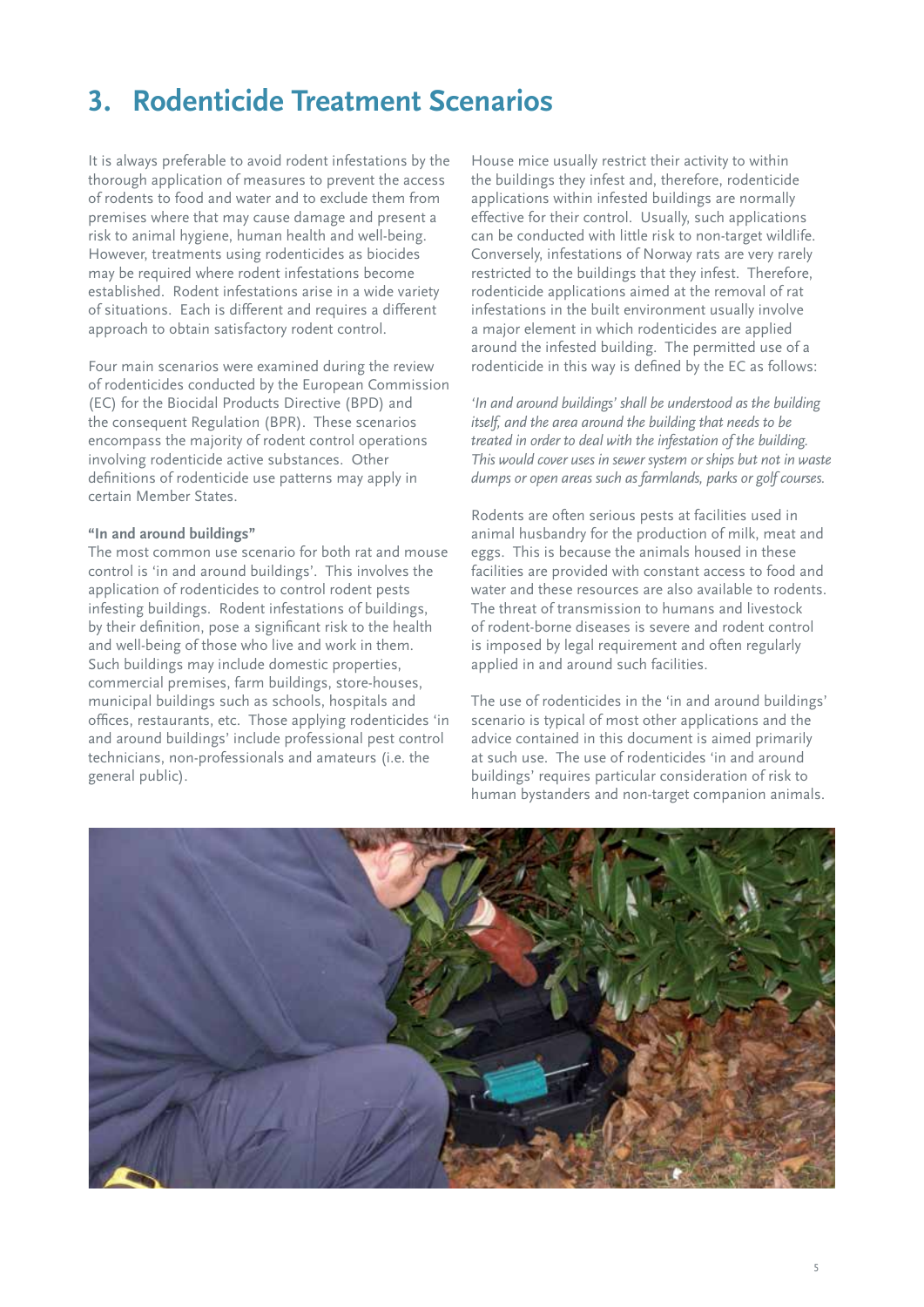

#### **Sewers**

As urban sewer systems are ideal habitats for Norway rats, with a nearly perfect environment (incl. foodstuff), particular attention should be given to these systems for the control of rats within the scope of the general urban hygiene. Generally, applications of rodenticides in sewers are made by specialist teams either from professional pest control contractors or from municipal authority's employees.

As these systems are permanent reservoirs and breeding places for large rat infestations, which repeatedly occur above ground; in some Member States they are subject to regular control measures, especially in pre-determined critical infestation areas.

Due to the special spatial structure of the sewer systems, a risk for primary and secondary poisoning of humans and non-target organisms is unlikely. Because of the high humidity level in these systems, it is useful to apply moisture-resistant wax blocks or similar formulations containing a rodenticide which provide long palatability. Nevertheless the sewer systems in which such baits should be checked regularly and baits should be replaced or replenished if necessary in order to achieve an effective control of rats.

Other considerations are to put baits in places where they are accessible to rodents (i.e. not higher than 20cm above the sewer benching) and, when blocks are used, fixed in place with a wire. It is advisable not to apply rodenticides in sewers when heavy rainfall is expected. A document with specific and detailed guidance for the control of rodents in sewers is provided in the 'Find Out More' section.

#### **Open Areas**

Rodenticides are applied away from buildings for many reasons. They may be used to control rat infestations to protect human health in public areas within the built environment, such areas as parks and playgrounds. Another use is for the protection of game-bird eggs and chicks in hedgerows and at game rearing-pens. Rodenticides are also used for the protection of wildlife, in particular ground nesting seabirds on islands, and this is also an 'open area' use.

Use away from buildings in open areas is generally considered to bring with it greater risk to wildlife because of the greater abundance of wildlife in these places. Therefore, it is particularly important that an environmental risk assessment should be done when rodenticides are applied in open areas. More detailed advice on responsible use of rodenticides in certain open area use scenarios, for example applications by gamekeepers, is provided in the 'Find Out More' section of this document.

#### **Waste Dumps**

Waste dumps provide good habitats for the development of rodent infestations because of the abundant food available. They are a special type of 'open area' which may attract a wide range of wildlife species, and large numbers of individuals of these species, because of the plentiful food.

Usually, access to waste dumps by humans is limited because of safety considerations and there are few risks to human bystanders. However, they are considered to pose a greater risk to wildlife than other open areas. Where waste dumps occur in close proximity to human habitation their rodent infestations may pose a significant threat to human health and well-being.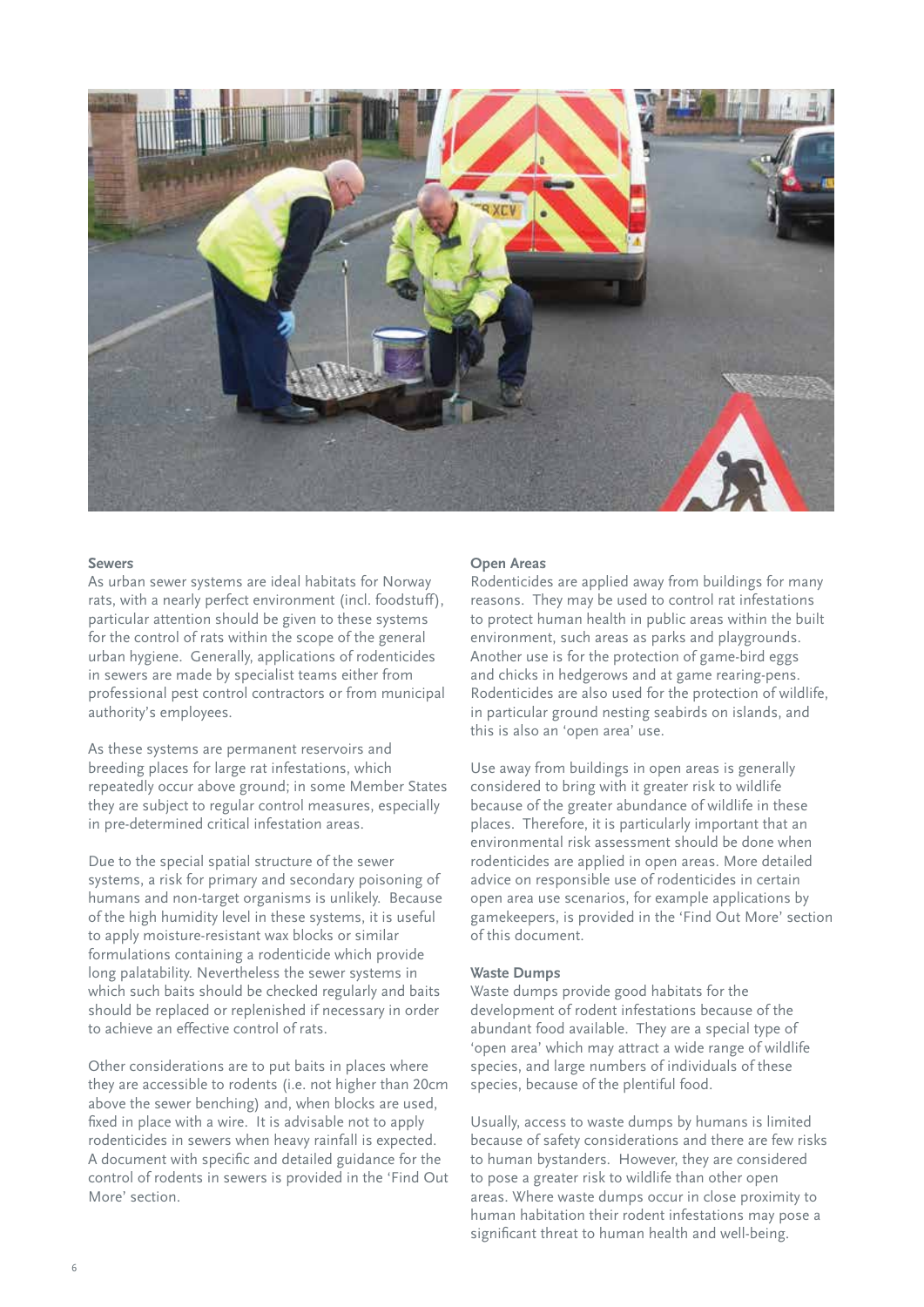## **4. Before rodenticide application begins**

## **4.1 Preliminary information**

Some important preliminary information should be obtained when notification of an infestation is received by a company offering a professional service of pest control or a local government agency. This information should include:

- The name, address and contact details of the person reporting the infestation;
- The name, address and contact details of the owner/ occupier/site manager of the premises;
- Basic details of the infestation such as what rodents have been seen, when and where, and
- Suitable times and appropriate permissions to access all areas of the site.

Before the first site visit, records of previous infestations and previous control strategies should be obtained if possible. These records need to be reviewed to identify any reasons for previous control failures and identify any potential problems in treating the current infestation. It is most important that appropriate permission to access the site and treat the infestation is obtained in writing.

The owner/occupier/site manager should be informed of the intended treatment strategies and informed of the basic precautions to be taken and what action is to be taken in case of accidents or incidents. They need to be advised of procedures to be followed in case of bait spillage and the need to search for rodent bodies and the most appropriate means of their disposal. The need to prevent interference with bait points by family members, staff and visitors must also be emphasised.

## **4.2 Importance of the site survey**

A thorough survey of the infested area is an absolute prerequisite before any rodenticide treatments are considered. This survey needs to establish the pest species present, their apparent activity within the site, such as nesting and feeding places, and the extent of the infestation. It may be that the infestation extends beyond the boundaries of the site, so preferably the owners and occupiers of neighbouring premises should be consulted about undertaking control measures at the same time as the infested site is treated.

Typical indications of rodent activity are presented by the presence of burrows and holes, runs and grease marks, fresh droppings, signs of damage and footprints in dust or muddy areas. Rodent signs may extend beyond the boundaries of the site. It is important to remember that although mouse colonies may be of a limited extent there may be a number of colonies in different nearby buildings which comprise an infestation. It is also important to keep in mind that rats can move long distances from areas of shelter to sites which provide

them with the resources they require such as food. It is not uncommon for them to travel 500 metres but greater distances are possible.

Signs of rodent activity typically indicate the extent of the infestation and consequently also indicate the extent of the area that should be treated.

The survey should also include indications of the presence of non-target animals including humans, children, domestic animals and wildlife.

It is advisable to draw a sketch map of the site indicating such things as:

- the presence of rodent activity, any obvious food sources such as stored food and feedstuff,
- potential water sources in the case of rat infestations,
- intended positions of bait placements,
- places where rodents are gaining access to buildings,
- areas where there is activity of non-targets and special care is needed,
- areas that need to be cleaned, or otherwise modified, when the infestation has been removed to prevent re-infestation, and
- areas of rough ground and scrub where non-target small mammals may be living.

It may be useful to include photographic evidence of these observations for the file on the rodenticide treatment.

The site survey will provide information on the places where rodents are living and feeding. Obvious food resources, such as spilled grain, should be removed where possible before the treatment. Other food sources should be securely covered to prevent rodent access. This will make it more likely that rodenticide baits will be taken. However, in many instances it is unfeasible to remove all foodstuffs that may be available to rodents.

Do not significantly modify the site before treatment, for example by removing rodent harbourage, as this will disturb the infestation, making bait acceptance more difficult to achieve and perhaps displacing rodents into areas where they are less easy to treat. Of course, all routine procedures to maintain hygiene and cleanliness at treated sites should continue as normal.

### **4.3 Risk assessments**

*Risk presented to human health of chemicals to be used* The implementation of various EU Directives on the protection of the health and safety of workers from risks related to chemical agents at work requires that a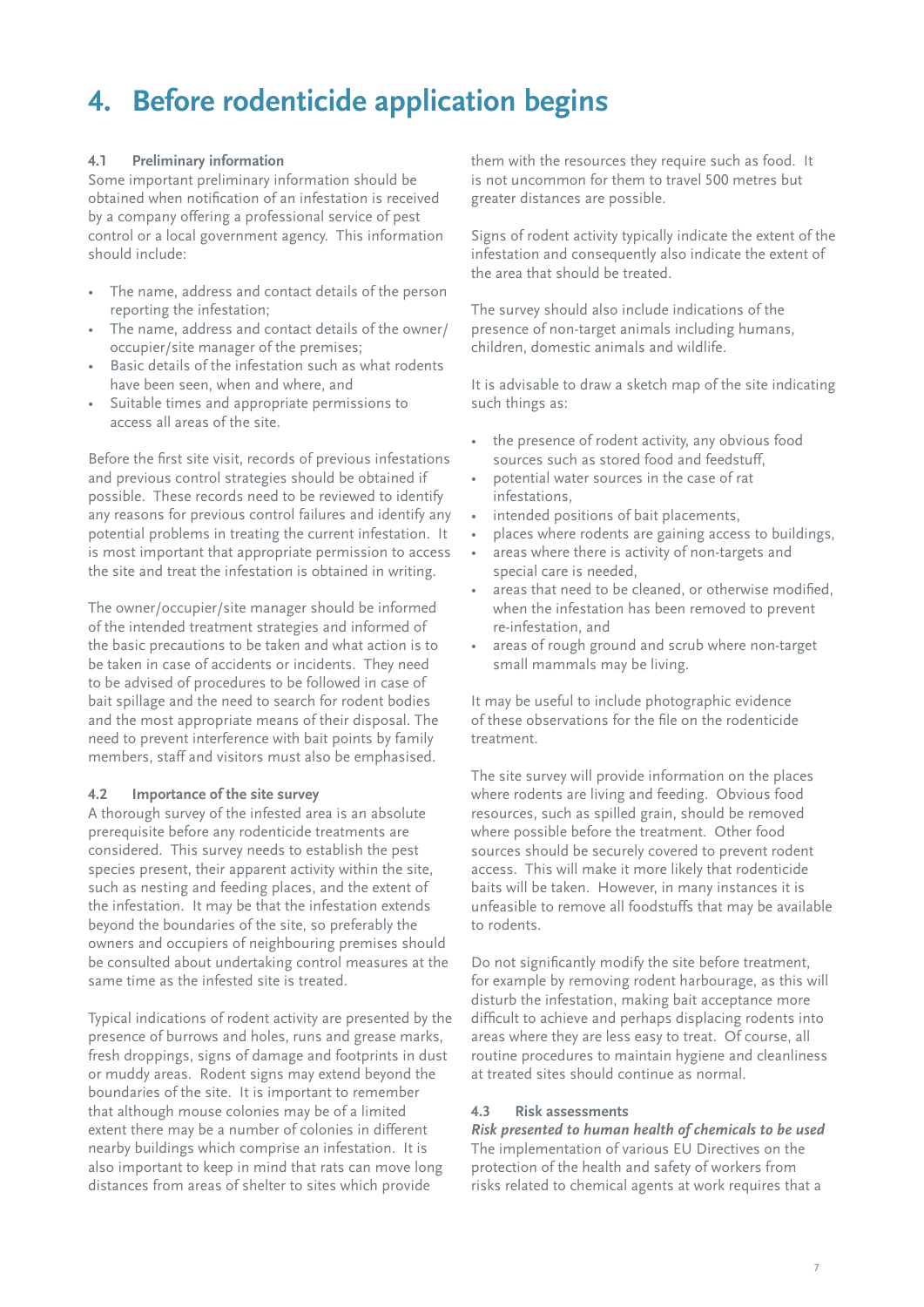risk assessment is undertaken prior to any work using rodenticides. The assessment is intended to identify any risks to operators and others who may be affected by the treatment. The assessment must be recorded in writing.

The assessment should identify the substances to be used, who could be exposed to them and their potential to cause harm. The manufacturer's Material Safety Data Sheet contains important information on the potential adverse effects of the substance and means of controlling exposures when the product is used and stored.

It is important to consider how potential exposures can be controlled or prevented, for example, the use of tamper-resistant bait boxes, placing baits in locked or otherwise secure locations to prevent access by humans will control or prevent exposure to rodenticidal baits. The importance of the inclusion of a taste deterrent in most rodenticidal baits to help prevent accidental human exposure via ingestion should not be overlooked.

The assessment may conclude that the manner of use of the product is unlikely to cause harmful exposures in normal day-to-day situations but should also include procedures in case of emergencies.

The assessment should also include a justification for the chosen control method, i.e. the use of a particular anticoagulant rodenticide in preference to other anticoagulants and methods and also why a particular type of bait will be used.

A generic risk assessment for an active substance and biocidal product may not be adequate if there are particular risks at a specific site, such as areas where children might gain access to bait or where spilled baits could contaminate food.

Many suppliers, trade associations and government agencies provide detailed guidance on how to undertake such risk assessments to fulfill legal obligations.

*Risk presented to the environment of chemicals to be used* An environmental risk assessment on the site to be treated should be undertaken and recorded. This can be in conjunction with the site survey and should also use the sketch map of the site. The purpose of the assessment is to determine potential environmental effects and identify the necessary precautions to protect non-target wildlife and the wider environment. When

conducted in conjunction with the site survey, the environmental risk assessment should additionally identify:

- What risks to non-target species have been identified?
- Which protected species may be present in or near the treatment site?
- Summarise the steps taken to prevent, or adequately control, exposure of wildlife and the environment.
- What are the facilities for the safe disposal of dead rodents and rodenticides?
- What environmental management measures are appropriate in order to make the site less attractive to rodent infestations?

Non-target wildlife to be considered include domestic and companion animals, other small mammals such as field mice and voles, weasels and stoats, and raptors such as red kites, owls, kestrels and hawks. Primary poisoning is the most likely route of exposure of domestic and companion animals and small mammals. To help prevent this, place bait securely in inaccessible locations to reduce as far as possible access by these non-target species.

Where permissible, the placement of bait in rat burrows should be considered and specific advice is provided later on this procedure. To help prevent the risk of secondary poisoning of raptors, dead and moribund rodents should be searched for frequently, removed and disposed of according to local regulations.

Consideration should be given to the potential impact of spilled bait or bait removed from bait points especially near watercourses.

#### **4.4 Importance of biocidal product labels**

Only products that have been approved or authorised for use as rodenticides should be used to control rats and mice. The product label includes directions for the safe use of the product and these must always be followed. For example, information on the maximum amount of bait to be placed at each bait point, together with the application rate and the frequency of site visits is stated.

Risk mitigation measures to ensure the safe use of the product must always be followed and failure to do so may result in enforcement action. Statutory instructions on product labels take precedence over any Best Practice guidance available from other sources.

A generic risk assessment for an active substance and biocidal product may not be adequate if there are particular risks at a specific site, such as areas where children might gain access to bait or where spilled baits could contaminate food.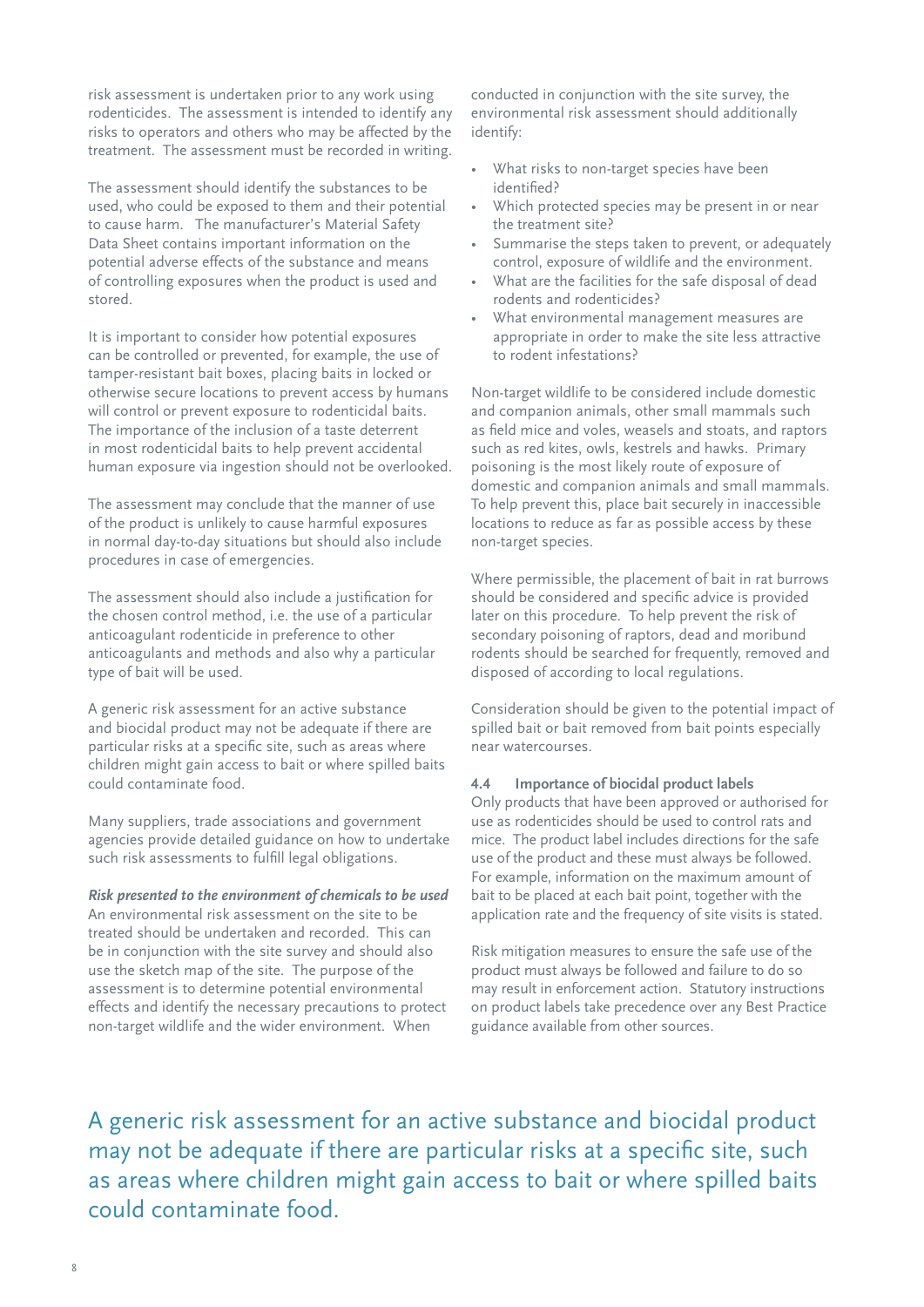# **5. Documentation and Records for Professionals**

Safe and effective use of rodenticides always requires an organised approach. Those who apply rodenticides as a part of their job are expected to keep adequate records of their activities. These records will normally be in a written form, either stored on paper or electronically, with copies held both at the treated site and with the technician. Such records will include the following documents:

- A human health risk assessment to determine the risks of working at the site and the measures taken to prevent accidents, including accidental exposure of human bystanders to the rodenticide active substances used.
- An environmental risk assessment to determine the risks to the environment of the rodenticide treatment. The assessment would include risks to wildlife and exposure of rodenticides to soil and water. Also included in this assessment might be risk of exposure of domesticated animals, livestock and companion animals (pets) because these risks are similar to risks to wildlife and measures to prevent exposure are also similar.
- A plan or sketch map of the treated site showing, among other things, where rodents are living, moving and feeding, places where bait points are put out, areas where risks to non-targets are especially prevalent, points where there may be access to the public, etc.
- A schedule of visits to the site, showing what actions were taken at each visit. For example, this document would have a list of all places where bait is put and permit records to be kept of rodent baits takes from each point. Also recorded would be places and times were poisoned rodents were found and how their bodies were disposed of.

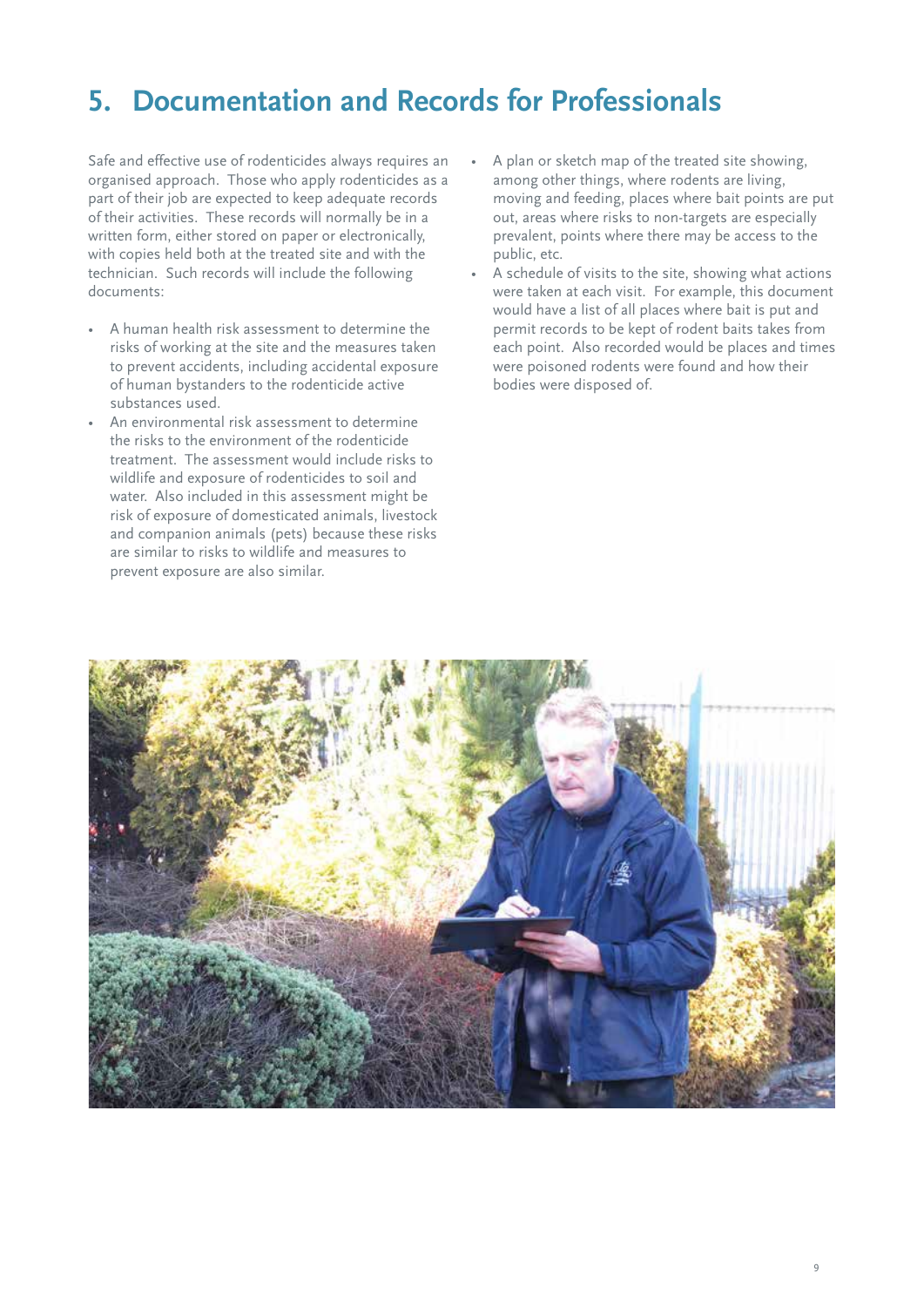# **6. Baiting Practice Using Rodenticides**

### **6.1 Baiting Programmes**

Most rodenticide baiting programmes are implemented because of an existing rodent infestation with the objective of its complete removal. These Best Practice guidelines are principally aimed at this type of application. In such cases, a rodent infestation is identified and considered to be an unacceptable risk to human or animal health and well-being or to the integrity of installations and infrastructure.

The purpose of the treatment applied is the removal of the infestation as quickly as possible, while minimising risk to human health, non-target animals and potential adverse impact on the environment. The latter normally involves using the minimum quantity of the selected rodenticide needed to achieve the required objective.

However, some sites are subjected to repeated infestations and work is carried out by professional pest controllers to prevent the establishment and build-up of rodents. Such work often takes place at vulnerable sites which are important for human health and hygiene, such as those involved in the storage, preparation and sale of food, as well as hospitals, waste dumps, schools, public parks etc.

Professional pest controllers may deploy long-term preventative baiting, sometimes erroneously called 'permanent baiting', using rodenticides in tamperresistant bait boxes at such sites. This practice may be applied with very little risk to non-target animals and the environment for the control of house mice indoors. When applied outdoors, technicians may use disguised boxes or the boxes may be otherwise designed and robustly constructed and anchored to the substrate to prevent accidental damage, theft and vandalism.

The use of rodenticides at sites where no rodents are currently present should never be used as a routine pest control practice. It should only be employed in unusual circumstances where other methods, such as the discovery and treatment of the potential source of infestation, is impractical.

This is because long-term application of rodenticides increases the likelihood of primary and secondary poisoning of non-target species. It is also likely to result in residues of rodenticides in wildlife and may also lead to the development of anticoagulant resistance. Where long-term baiting is carried out it is necessary to:

- Conduct an appropriate risk assessment.
- Document the reasons why long-term baiting is needed.
- Record the reasons that the increased risk posed by long-term baiting is outweighed by the potential benefits to human and/or animal health on that particular site.
- • Re-visit the site at intervals appropriate to the degree of risk posed by the application.
- Monitor the effectiveness of the rodenticides in use so as to be able to take corrective measures if resistance occurs.

#### **6.2 Bait Types**

There are many different types of rodenticide formulations, among them are grains, meals (milled grains), pellets, blocks and pastes. The formulation should be chosen as appropriate for the site and the type of rodent infestation. You should:

- Only use a product that has been authorised for the use for which you will apply it. All such products will be sold ready-for-use and nothing should be added to the bait.
- Read the label and comply with all recommendations for correct use printed on it.

#### **6.3 Starting the treatment**

Once you have completed your visual assessment of the site and confirmed the presence of current rodent activity you must decide on the most appropriate course of action. If you decide that you will use a rodenticide bait on site then you should start with the site details you have taken down when notified about the rodent infestation. Add to these details a written record of the rodenticide product(s) you will use and a sketch map of the site showing the locations of all baiting points.

A decision is required about what needs to be done to provide an adequate level of rodent control at the site. Rodents may be completely intolerable at some sites and, therefore, the aim of the treatment will be their complete eradication.

At other sites it may be recognised that eradication is an unreasonable objective, perhaps because of the proximity of another infested site that cannot be treated. At such sites it may be necessary to work towards a permanently reduced level of infestation and an acceptable level of risk to human or animal health.

However, it should always be recognised that if rodents are not eradicated, and nothing more is done, their ability to breed quickly will mean that numbers will soon build up to intolerable levels.

Most rodenticide treatments rely on the application of baits which must be taken as food by rodents. It is sensible, therefore, to remove as much alternative food as possible or to cover it so that it is inaccessible to the rodents.

Other than this, as mentioned above, it is not recommended to clean up the site as drastic habitat changes will disturb the rodents and may cause them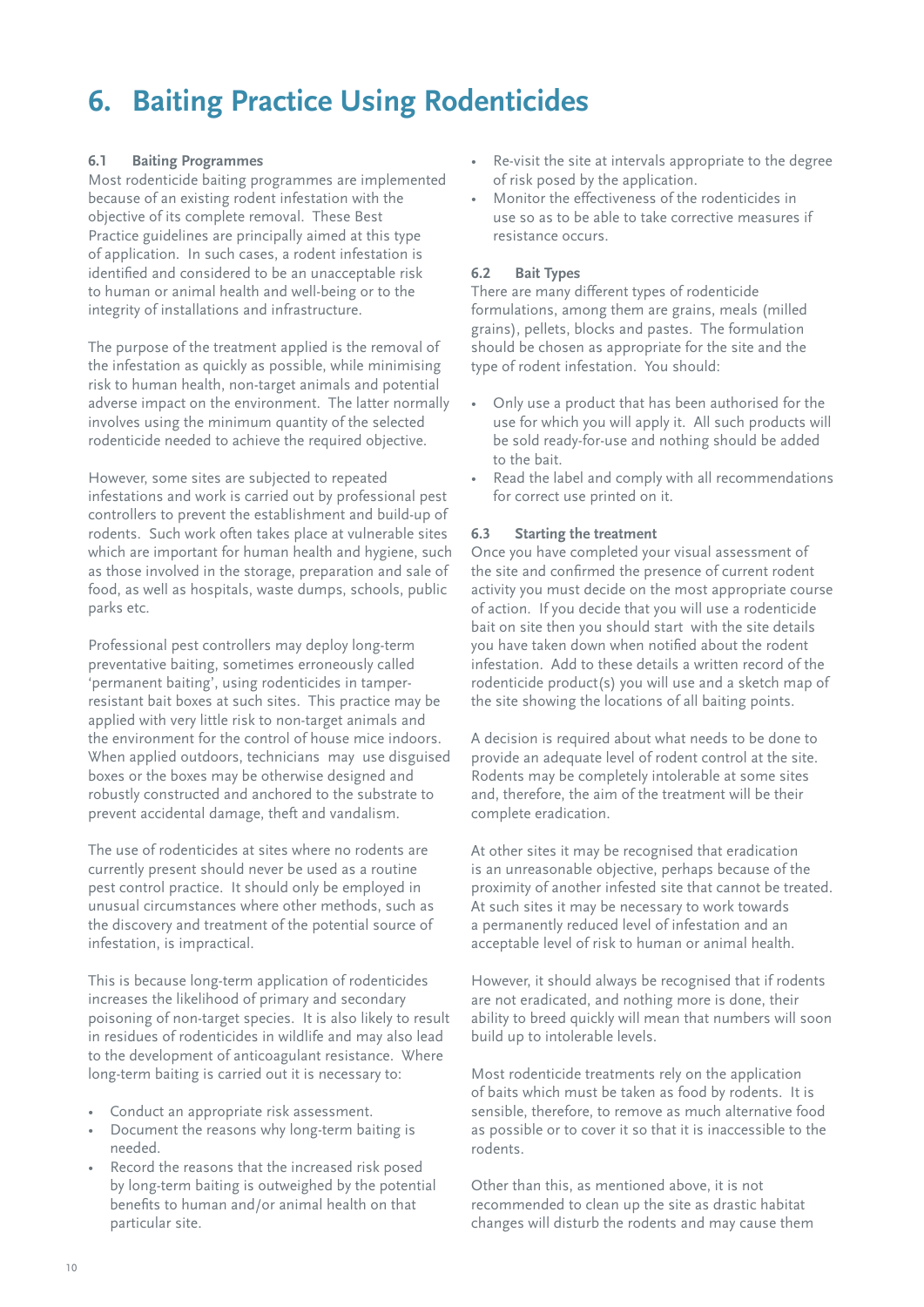to be wary of the bait and, perhaps, move away to neighbouring buildings. The site may be cleaned when the rodent infestation has been eliminated.

### **6.4 Putting out Baits**

As long it is safe to do so, all areas where rodents are living, feeding and moving should be baited. The quantity of bait to be put out at each bait point is very important. You should never exceed the maximum quantity permitted on the product label. The labels of different products differ in the recommended bait quantities for application. Therefore, care is essential on this point.

Labels may provide a range of bait point sizes to permit the user to judge infestation size and bait different infestations appropriately. The label also gives guidance about how many bait points to use and how close to each other they should be. Once again, this advice should be carefully followed.

Rodenticide applications often fail to eradicate rodent infestations quickly because too little bait and/or too few bait points are used. Bait applications are done most safely when they are efficient and quick. Poorly applied bait left out for long periods is both ineffective and creates a long-term risk to non-target animals and the wider environment.

It is essential to deny access to bait to non-target animals. There are many ways to achieve this important aim. It may be that bait applications are made behind locked doors, such as in municipal buildings, in warehouses and at other secure commercial sites. In such cases it may be possible to put out certain rodenticide baits which are permitted for such use without cover.

Bait points that are open in this way are likely to be readily visited by rats, with little reluctance to feed. This will permit rapid and effective treatments. Even in these circumstances, however, bait should not be laid directly onto the ground but should be put instead on bait trays or on boards. This will help to prevent the bait from being spilled and will allow the uneaten bait to be easily removed at the end of the treatment.

Other methods for protecting baits points must be used when it is not possible to prevent access to treated sites. Often, at infested sites, it may be possible to use natural material and cover to protect baiting points.

However, such bait points should only be used when a risk assessment shows that they will provide an adequate level of protection. Some non-target animals, such as large dogs and other wildlife, may require such bait points to be very robust indeed to prevent access to the bait.

Wax block baits and paste bait sachets should be fixed, for example using wire or a nail, in order to prevent them being carried away by rats. Within tamperresistant bait boxes they should be secured using the metal bars and strips provided within them.

The most reliable method to prevent non-target access to bait is the use of tamper-resistant bait boxes. There are many different designs and different materials are used in their construction. In many circumstances, particularly during applications by pest control professionals, the use of such equipment is unavoidable.

Bait boxes may be fixed to the substrate using special fixings to prevent loose bait spilling from the boxes when disturbed. However, there is evidence, from both practical experience and from scientific research that, on some occasions rodents, particularly Norway rats, are reluctant to enter bait boxes to feed on bait. It is the view of one experienced researcher that bait blocks fixed in tamper-resistant bait boxes, although the most secure form of baiting, is unlikely to provide a satisfactory method of controlling rats.

In general, boxes should be as large as possible to permit rats to enter them and feed without restraint. There is anecdotal evidence that 'old' bait boxes, which have become impregnated with natural aromas from infested sites, are more readily used by rats than those that are newly manufactured.

It is recommended to put bait stations in place sometime before the treatment in order to allow the rats to get habituated to them. Such baiting points may be baited with palatable non-toxic food (e.g. rolled oats, wheat, monitoring bait) to make them more attractive to the rats, and for the pest controller to determine whether these baiting points and bait boxes are visited or avoided by the rats.

It is Best Practice to place baits and bait boxes in concealed positions. Rodents feed more freely at such locations and baits are less likely to be tampered with by the general public. However, where tamper-resistant bait boxes are set out in areas of public access they should be labelled with such words as: "Poison", or "Do Not Disturb", or "Rodenticide Bait".

It remains a common practice to place rodenticide baits directly into rat burrows. This may result in rapid bait uptake and efficient treatments. It is also considered unlikely that small non-target animals would venture readily into occupied rat burrows. The bait is normally put as deep into the burrow as possible with a longhandled spoon. The burrow is then lightly blocked with grass, paper or foliage. It is almost inevitable, however, that such baiting results in some spillage outside the treated burrow. It is, therefore, important to inspect sites treated in this way very frequently, preferably early each morning.

Where appropriate, and where respective products are authorised, the application of baits may be supported by the use of contact poisons or liquid baits. As the availability of these products is very limited, no further recommendations on their use are given here. The labels of such products should be followed carefully.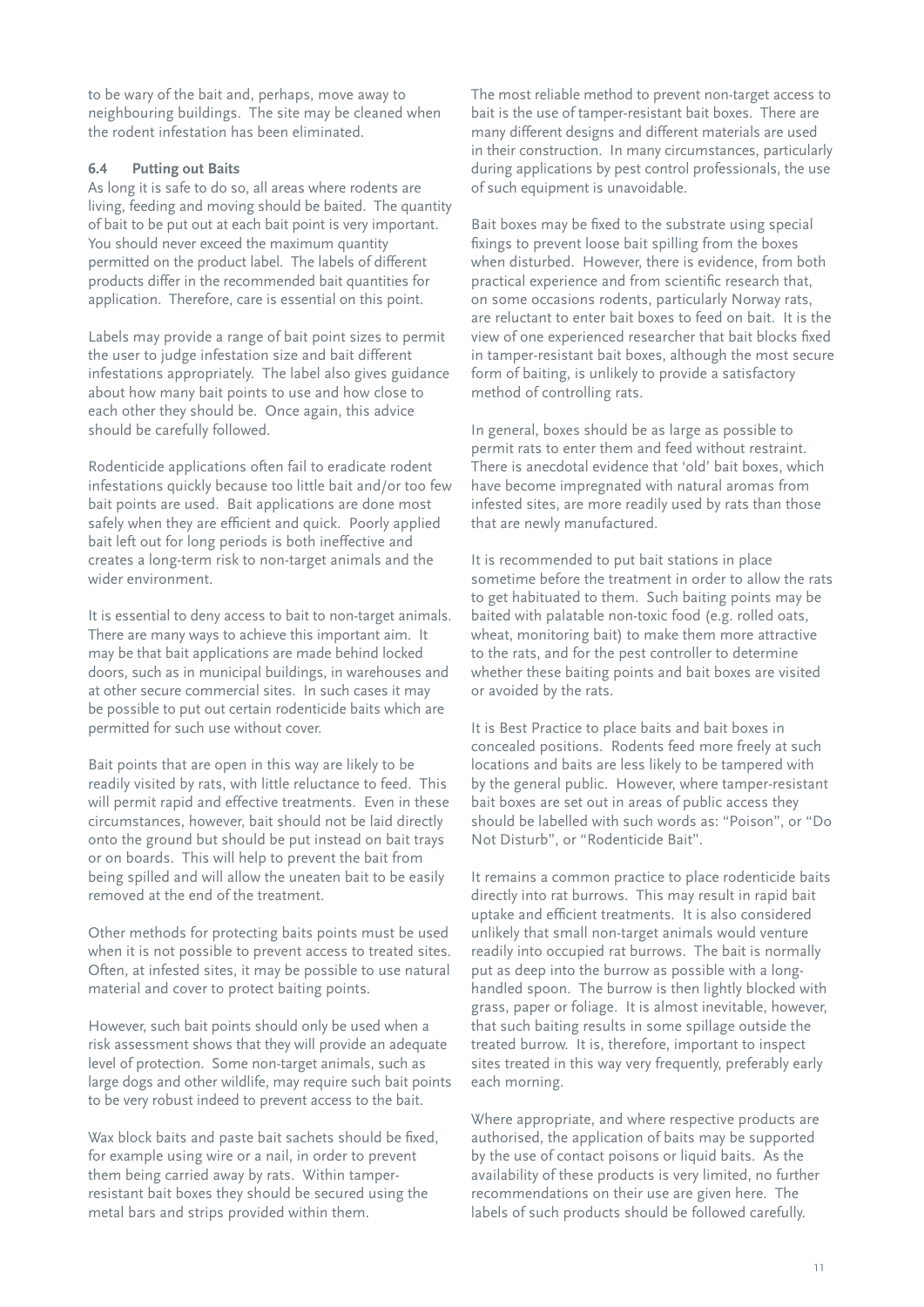Personal protective equipment (PPE) should be used by technicians applying rodenticides that is appropriate to the circumstances of the application and the product(s) being applied. Product labels and local health and safety regulations should be referred to for further details.

#### **6.5 Uses of rodenticides "in and around buildings" and in "open areas"**

There is a clear distinction in the use scenarios for rodenticides given in the EUBEES PT14 Emission Scenario Document (see section 12) between use "in and around buildings" and in "open areas". The former is expected to present less risk to non-target wildlife because it is reasonable to anticipate that less wildlife is present in the "in and around buildings" scenario.

The permitted uses of different active substances, and the products containing them, may vary between EU Member States, presumably, dependent on different interpretations among Member States of the balance between risk and benefit of rodenticide applications. Nevertheless, the practical interpretation of these two scenarios is the same.

Where baits are applied in the "in and around buildings" scenario which are not permitted for use in "open areas", the user must be able to demonstrate, beyond doubt, that the baits placed are likely to be consumed only be rodents infesting the treated building. It is well known that rats (but not mice) may travel over a considerable distance to gain access to food resources. Therefore, it is Best Practice to place baits appropriately to intercept rats as they approach the building.

It is also essential to be able to use all natural cover around the building, which will be used by rodents for harbourage, for the placement of baits. However, in

most circumstances it will not be necessary to place baits far from the treated building.

The baiting of rodent burrows may effective to achieve rapid consumption of baits by the animals that occupy them. It is unlikely that non-target animals utilise active rodent burrows. However, frequent checking is needed when burrow baiting is employed because baits may be ejected from the baited burrows. Also, in spite of best efforts, it may be difficult to retrieve uneaten baits from baited burrows. More detailed advice on the safe use of burrow baiting is provided in the 'Find Out More' section of this document.

## **6.6 Access of Bait to Non-target Small Mammals**

No matter how carefully the positions of bait points are chosen, and how well the bait points are protected from non-target animals, animals that are the same size or smaller than target rodents will have access to bait. We know that some contamination of wildlife with rodenticides occurs when wild small rodents, such as mice and voles, take baits from baiting points and are in turn taken as food by predators such as owls, hawks, stoats and weasels.

The only way to prevent this type of wildlife exposure is to remove baits from areas where wild small rodents feed on them. House mice, which are a common target rodent very rarely live and feed outside. That means that, when the small droppings of mice and voles are found in rodenticide bait boxes outside buildings it is most likely that these are the droppings of wild small mammals and not those of target rodents.

## **6.7 At the end of the first treatment round**

Inform the supervisor of the site, or some other responsible person such as the land-owner or home-

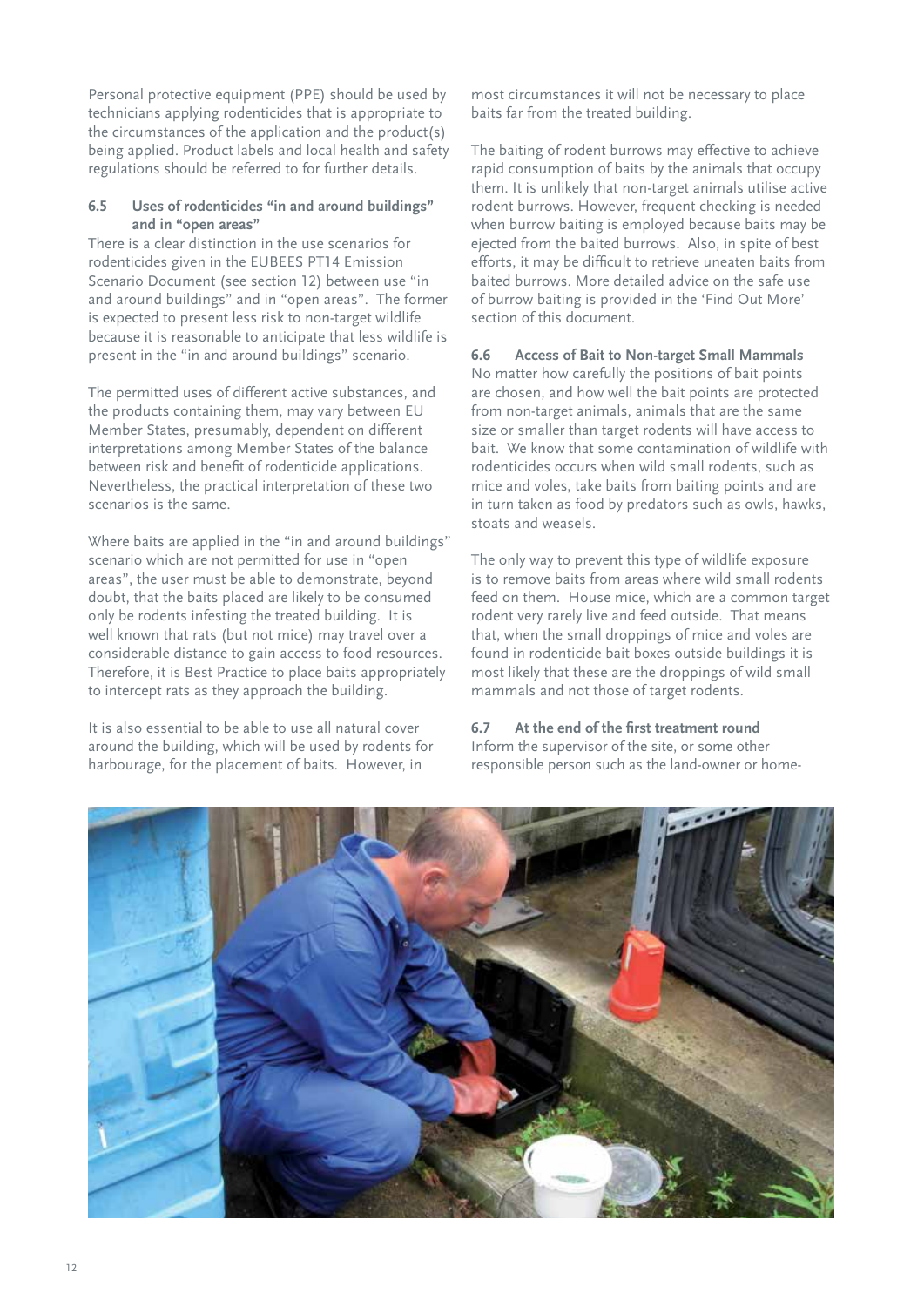owner, of the positions of each baiting point. It will be helpful to give them an annotated copy of the sketch map.

- • Tell them what to do if a dead rodent is found during the treatment.
- Tell them what to do if a bait point is exposed and what to do in an emergency, for example if a nontarget animal or human bystander gains access to a bait point and consumes some bait. Leave with them a document containing this information.
- Ask them to sign and date a document showing that they have received this information.

### **6.8 Subsequent Treatment Visits**

There are two main reasons for re-visits to treated sites. The first is to replace bait that has been consumed or is in poor condition. The second is to make sure that the bait and bait points are secure and undisturbed, and to carry out other activities, such as collection and removal of rodent bodies.

Treated sites may be the subject of change between visits. For example, stacks of stored commodities may be removed, vehicles may move and livestock may be introduced into areas where they were not previously present. All such changes may affect the security of baiting points.

#### *Frequency of checking visits*

Recommendations on product labels and regulatory requirements vary about the frequency of checking visits. This variation is appropriate because different treated sites vary in their characteristics, particularly in relation to the pest species and the size of the infestation present at the site. Therefore, there is no 'one size fits all' in relation to re-visiting treated sites.

When a treatment site is heavily infested, it will be necessary to visit the site more frequently than in the case of lightly infested sites so that bait points can be topped up as the bait is consumed. Another important consideration is the level of security of the site. Sites which are frequently accessed either by the public or by other personnel not involved in the treatment will require more frequent visits than those which are remote and secure. Sites where burrow baiting is used will require very frequent visits, preferably daily.

As a general rule, it will be necessary to visit a treated site no later than one week after the first bait application. However, some acute materials such as alphachloralose may require a visit the next day. Thereafter, subsequent visits should be no less frequent than every 14 days when using anticoagulants.

However, at sites were the public is present, or where there is a high likelihood of disturbance of baits by other agencies, for example the presence of nontarget animals, daily visits to treated sites may be required. Sites treated with acute materials, such as alphachloralose, may also require daily visits.

#### *Replenishing Bait*

It is necessary to check and replenish baiting points to conduct efficient rodenticide treatments. As noted above, the frequency of these checking rounds is dependent on the size of the infestation and pest species being treated and the bait used. Once again, advice on this important aspect of Best Practice is provided on product labels.

Every bait point should be visited and checked at each visit. The quantity of consumed bait should be noted in the treatment records. Consumption of bait by animals other than target rodents should be noted and appropriate action taken.

The bait may either be weighed, and the quantity consumed calculated by subtraction, or number of consumed units (e.g. individual wax blocks) may be documented, or alternatively the records may be annotated to indicate either that there was no bait take, the take was partial or was complete.

The bait should be replenished where necessary as recommended on product labels. Bait that is spoiled by becoming wet or soiled should be replaced with fresh bait. Bait points should be cleaned of rodent signs, such as faecal pellets, so that fresh signs of rodent activity are readily observed at the next visit.

Where bait has been taken, but is not replenished, it is helpful to smooth over the surface of the bait so that further takes can be recorded at subsequent visits.

Bait points should be replaced with as little disturbance as possible and, as when originally set out, the security of the placement from non-target animals should be checked.

Bait points from which there has been no consumption by rodents or where consumption has ceased should be either repositioned or removed.

Written records of the actions taken at each checking visit should be made.

#### *Checking the security of bait points*

As well as replenishing baits that have been consumed by rodents, several other important actions are necessary during visits. The security of each bait point should be checked to ensure that bait has not spilled from it and the bait point has not been disturbed by activities at the site.

### *Disposing of rodent bodies*

A careful search should be conducted for dead rodent bodies. The bodies of rodents must be treated with caution. Appropriate personal protective clothing should be worn when handling dead rodents. Their carcases may carry diseases, and live vectors of diseases such as ticks and fleas, that may be transmissible to humans. Dead rodent bodies are also likely to contain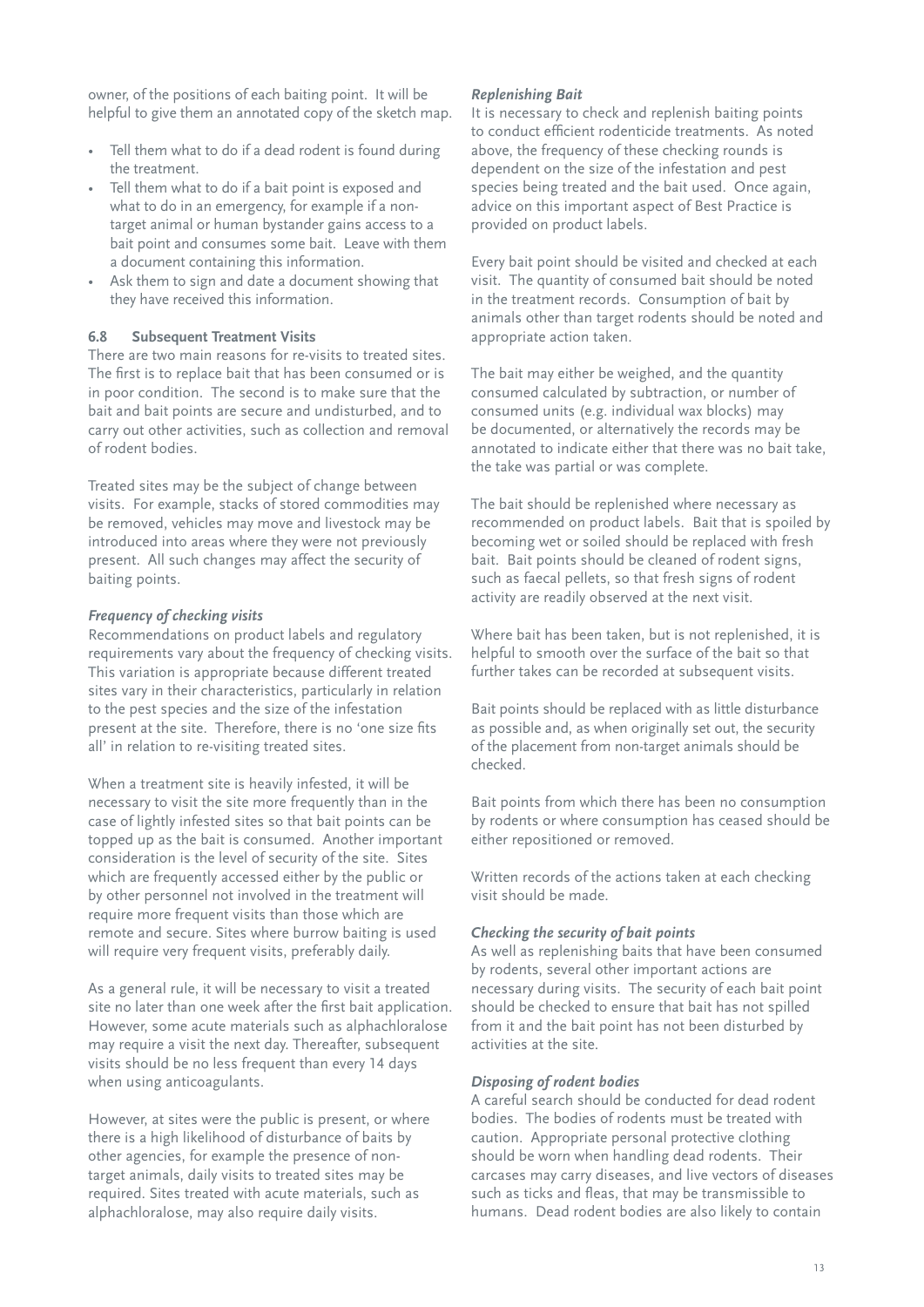residues of rodenticides which may be harmful to scavenging animals. Local regulations will determine legal routes of disposal and these may include:

- On-site burial with mind for local statutes about the contamination of water.
- On-site incineration in an appropriate appliance.
- Disposal via a qualified waste disposal contractor.
- Disposal (where permitted) in the municipal waste stream.

## *Progress of the Treatment*

The continuing level of rodent activity at the site should be noted at each checking visit. This can be judged from the quantity of bait being eaten and the distribution and frequency of other rodent signs around the site. If large quantities of bait are consumed without a concomitant reduction in rodent activity this may indicate:

- Rodenticide resistance.
- Underestimation of the number of rodents at the site and therefore insufficient bait and/or bait points being put out.
- Significant and continuing ingress of rodents from a neighbouring untreated site.
- Feeding on the bait by non-target animals.
- Theft or other interference by humans.

Conversely, if only small quantities of bait are eaten and rodent activity remains at a high level this may indicate:

- • Baits put in the wrong places.
- Rodents taking alternative food in preference to bait.
- Aversion to the bait caused by bait boxes or other apparatus.

In all these circumstances it is necessary to take appropriate remedial action, for example to move baits to more appropriate locations, to change to a different type of bait and/or bait container and removing bait from areas where bait takes are no longer likely to occur.

#### **6.9 At the End of the Treatment** *Removal of all baits and bait stations*

During treatment visits, and with the expected gradual reduction in bait takes and the frequency of rodent signs, it will become apparent that the infestation is being controlled. Eventually, it will be found that no further bait is consumed by rodents and there are no fresh signs of rodents between visits.

Field trials of the second-generation anticoagulants used according to best practice guidelines and in practical circumstances against rat and mouse infestaitons have shown that, under most normal circumstances, this point will be reached within about 25 days. However, at difficult sites, for example those with very heavy infestations, with rodents that are slow to take baits and where resistance is encountered unexpectedly, a longer treatment may

be required. Generally, it is considered that rodent infestations will be cleared up in 35 days, or less, when rodenticides are used effectively against susceptible populations.

If this is not the case, and the infestation remains after 35 days of treatment, it is necessary to conduct a re-evaluation of the treatment using the same considerations given in the previous section. The treatment may also need to be prolonged where rodents were initially reluctant to take bait, i.e. they began take adequate amounts of bait only after several weeks. This is sometimes the case where large quantities of alternative food is available that cannot be removed and where tamper-resistant bait stations are employed.

When it is decided to terminate the treatment, all poisoned bait should be removed from the site. There is often a temptation on the part of professional pest controllers, and this is often supported by customers for their services, to leave bait boxes containing bait down at the site 'just in case' of future infestation. This should not be done routinely because bait left in position, in the absence of a pest rodent infestation, is a continuing risk to non-target wildlife, especially in rural situations to non-target small mammals, and is the source of residues of rodenticides in a wide variety of non-target wildlife. It may be helpful, however, to leave bait receptacles in place for use in future applications either of placebo (i.e. unpoisoned) baits or poisoned baits.

Once again, a search should be conducted during this final visit for the bodies of dead rodents. These should be disposed of safely as described above. It should be noted that rodents may continue to die as a result of bait consumption for up to 14 days after the removal of bait from the site. Therefore, it may be necessary to conduct further carcase searches if this is the case.

#### *Clean-up operations*

When the treatment has been successfully concluded it is time to consider further measures to prevent the establishment of future rodent infestations.

Habitat modification is an essential part of all balanced rodent control strategies. However, each treated site is different and no attempt will be made here to provide detailed guidance on this subject. The principal actions that must be carried out to prevent future infestation are:

- Removal of all foodstuffs that might sustain rodent infestations, or the use of rodent-proof containers for foodstuffs to prevent rodent access to them.
- Prevention of ingress into structures by use of proofing measures.
- • Denial of all harbourage by removing all materials under which rodents can shelter, the removal of vegetation close to the site and the use of hard surface aprons around buildings to prevent rodent burrowing.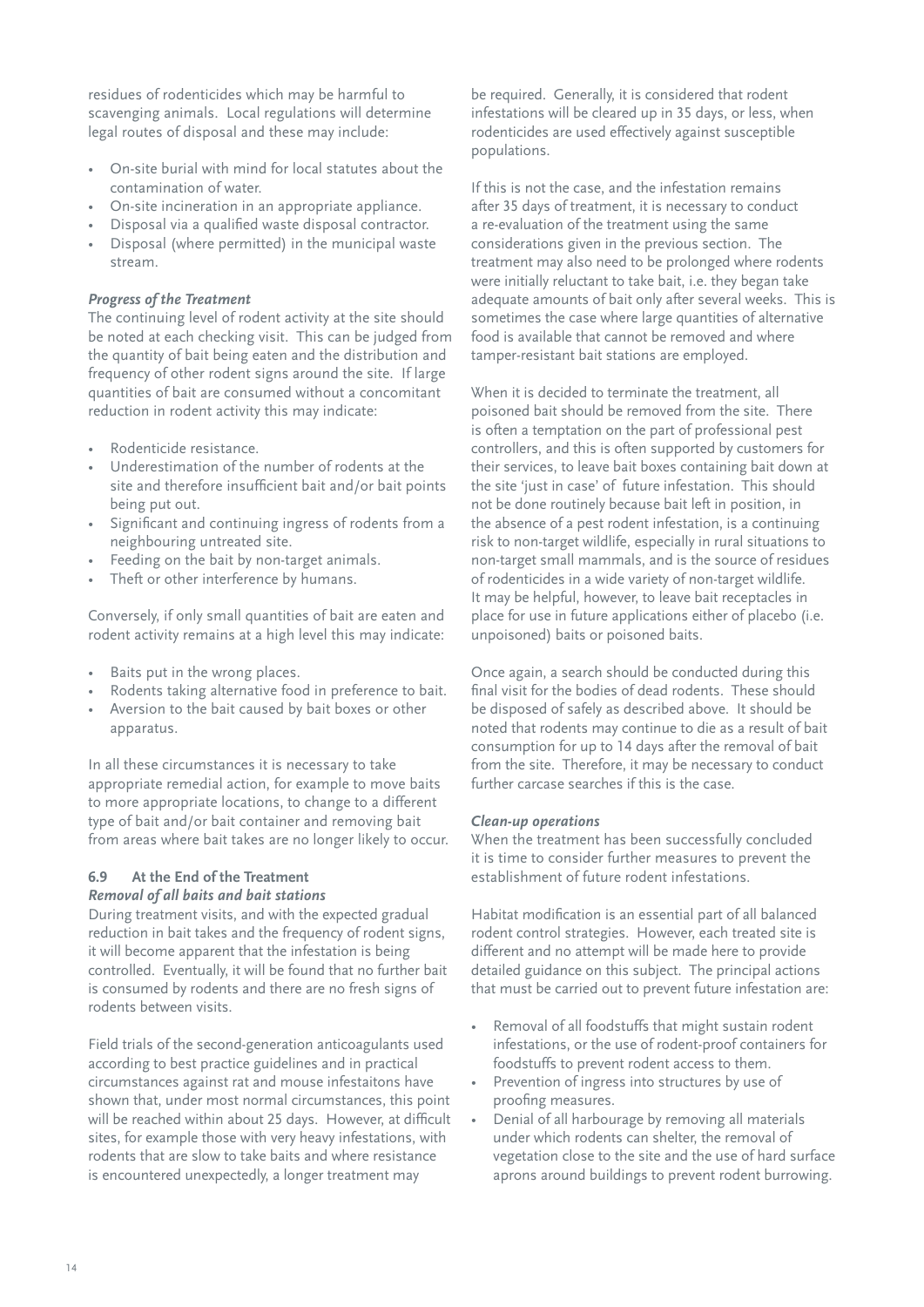It is fundamental to all those involved in rodent pest management that chemical solutions to pest problems, on their own, seldom offer effective long-term solutions to rodent problems. A combined approach to rodent control is essential to minimise the use of rodenticides, including the use of the anticoagulants, and this is sometimes called Integrated Pest Management (IPM).

 'Sustainable' is also a watch-word much used now in the regulation of pesticides and a strategy for the sustainable use of rodenticides has been recently put forward by the Sustainable Use Working Group of Cefic (see Find Out More).

### *Alternatives to permanent baiting and use of rodenticide baits for monitoring*

Many professional pest controllers in the EU use permanent baiting with anticoagulant rodenticides as a standard procedure. In this practice, a service is sold to a customer that involves the setting out of tamperresistant baits stations, filling the bait stations with rodenticide baits, and a programme of return visits to check the bait stations and to replace eaten bait. Such permanent baiting, or long-term baiting, is carried out for two main purposes:

- • To intercept rodents as they come on to sites, or into premises, to try to prevent the initiation and subsequent development of rodent infestations.
- • As a tool for monitoring for the presence of rodent infestations which, when they are found, warrant further remedial action.

Routine use of permanent baiting for these purposes, particularly outdoors, is not Best Practice because permanent baiting presents significant risks to nontarget animals and, in some circumstances, is likely to result in the contamination of wildlife with residues of rodenticides.

There is now comprehensive evidence of the presence of anticoagulant residues in wildlife populations in several EU Member States. The main source of these residues is not thought to be the consumption of target rodents but the consumption of non-target small mammals, which readily enter permanent bait stations and take rodenticide baits.

However, if the practice of permanent baiting is to be avoided alternative procedures are needed. The following processes are valuable in reducing the need for permanent rodenticide baiting:

An essential preliminary action is to conduct a thorough audit of the site to determine what changes are needed to prevent the initiation and build-up of rodent infestations. This will result in recommendations for the prevention of access by rodents to foodstuffs, the removal and/or

appropriate modification of areas that may provide rodent harbourage and the implementation of measures to prevent rodent ingress to buildings and other sensitive areas (i.e. proofing).

- Treatment records should be carefully examined. Where records show that no pest rodents have been detected in permanent bait stations for some time, it is appropriate to remove baits containing rodenticides. It may be that certain bait points show frequent signs of pest rodent activity while others rarely do, and baits may be removed without compromising the security of the site.
- Rodenticide baits in tamper resistant bait stations may be replaced with proprietary placebo baits or with other durable non-toxic rodent foods.
- Rodenticide baits may be replaced by appropriate break-back traps, depending on the risk of infestation of rats or mice. Due care is required to ensure that non-target animals, such as small mammals, birds, reptiles and amphibians are not taken in the traps. Bait stations with traps require frequent checks.
- Staff working at the site should be made aware of the signs indicating a rodent infestation and should report these signs promptly to responsible personnel when seen.
- The professional pest controller responsible for the site should implement more frequent monitoring visits when rodenticide baits have been removed from bait stations.
- • Use of electronic monitoring devices, such as motion detectors with remote messaging.

Occasionally, there are circumstances when longterm baiting is necessary but these circumstances are unusual and not routine. Some vulnerable sites are frequently infested from areas that are either incapable of treatment or are themselves an inevitable source of rodent infestation. Certain livestock farming enterprises are an example of this where, without continuing rodent control operations, farm animals may be at a high risk of the transmission of disease, such as salmonellosis.

Another circumstance in which long-term baiting may be justifiable is in the protection against house mouse infestation of commercial premises involved in the storage, preparation, distribution and sale of food. In this case, the high risk posed by such infestation is likely to outweigh the relatively small risk of exposure and contamination of non-target animals, particularly wildlife, when rodenticides are deployed indoors for house mouse control in suitable tamper-resistant bait stations.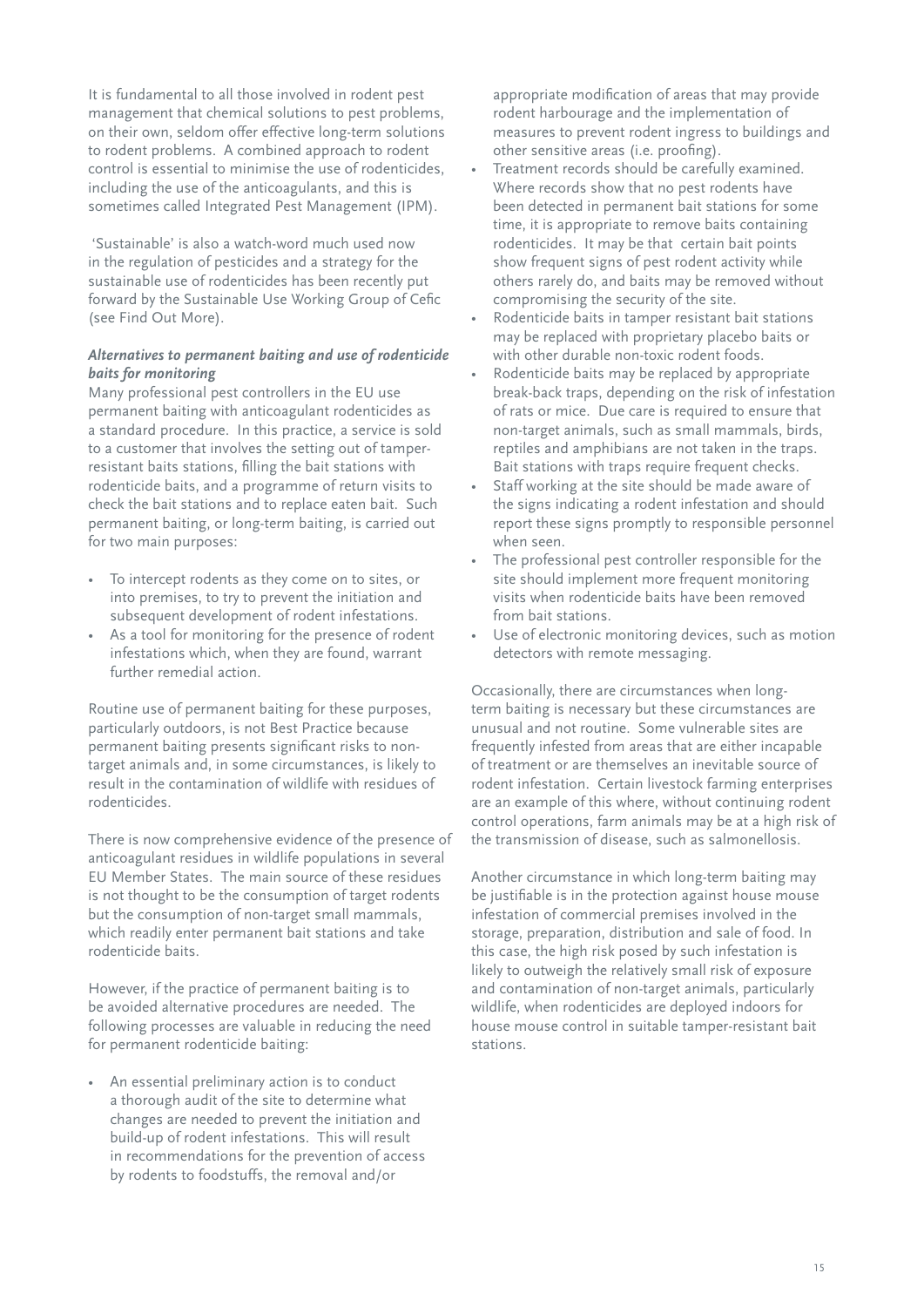



## **7. Alternatives to Rodenticides**

Some alternative techniques to biocides exist for the management of rodent infestations, although none of these is likely to be as cost-effective as the use of an efficacious rodenticide. However, alternatives fall into two broad categories; those aimed at killing rodents (e.g. traps, glue-/sticky-boards) and those that aim to restrict either their population size (habitat modification) or access of populations to vulnerable areas (proofing/exclusion). The use of these methods is essential in IPM rodent control strategies and they provide useful complementary techniques to the use of biocides for controlling rodents but are not considered to be replacements for them.

#### **Rodent Trapping**

Traps, either spring traps or break-back traps, designed to capture and kill rodents are useful in some circumstances. However, their effective and humane use requires a high degree of skill and when necessary they should be set in tunnels to avoid adverse impacts on non-target wildlife, pets and children. They may not kill cleanly and therefore should be checked daily so that animals captured, but not killed, may be humanely despatched. Such traps may be effective in situations where infestations are small but are unlikely to be costeffective against large and dispersed rodent infestations.

Live-capture traps have the advantage that, if they are checked frequently, captured non-target animals can be released unharmed. Some authorities recommend that these traps are checked twice daily. Captured target animals must be despatched humanely, because in some Member States it is illegal to translocate and release them. Once again, these traps may provide effective control of small infestations, particularly of mice.

#### **Glue Boards**

Glue- or sticky-boards are available in some countries and may provide effective control in some circumstances. Like traps, they may capture non-target animals and birds and must be checked at least twice

daily. Untrained users of glue-traps are unlikely to know how to despatch humanely the rodents caught on the adhesive surface.

#### **Habitat modification**

Rodents require food, harbourage and, in the case of rats, water in order to establish troublesome infestations. Such infestations will either not establish at all, or will be limited in size, if any of these requirements is denied. A sustainable IPM rodent control strategy for any building or premise will always include the requirement to prevent access to food and water and to minimise areas where rodents may make burrows and take refuge.

#### **Rodent Proofing**

Preventing the access of rodents to vulnerable buildings by proofing is an important requirement in IPM. First of all, it is essential to store any potential food for rodents in a way that it is inaccessible to them. Buildings, or certain rooms within buildings, can be made rodentproof by tight-fitting doors and windows, grids at windows and over air-vents, sealed apertures where wires and pipes run through walls, the maintenance of areas surrounding buildings free from ornamental plantings and other vegetation, clear aprons of deep gravel or concrete around buildings, carefully mounted wire-meshes to prevent rodent access to the layers of insulation between inner and outer walls of buildings. Also, proofing techniques should be used to store food securely in structures inaccessible to rodents.

The use of biocides is minimised if these engineering solutions are utilised. They are, however, costly, require frequent maintenance and may be impractical in areas where there is frequent human and animal activity, particularly on livestock farms. Proofing is particularly difficult to implement and maintain in respect of house mouse infestations.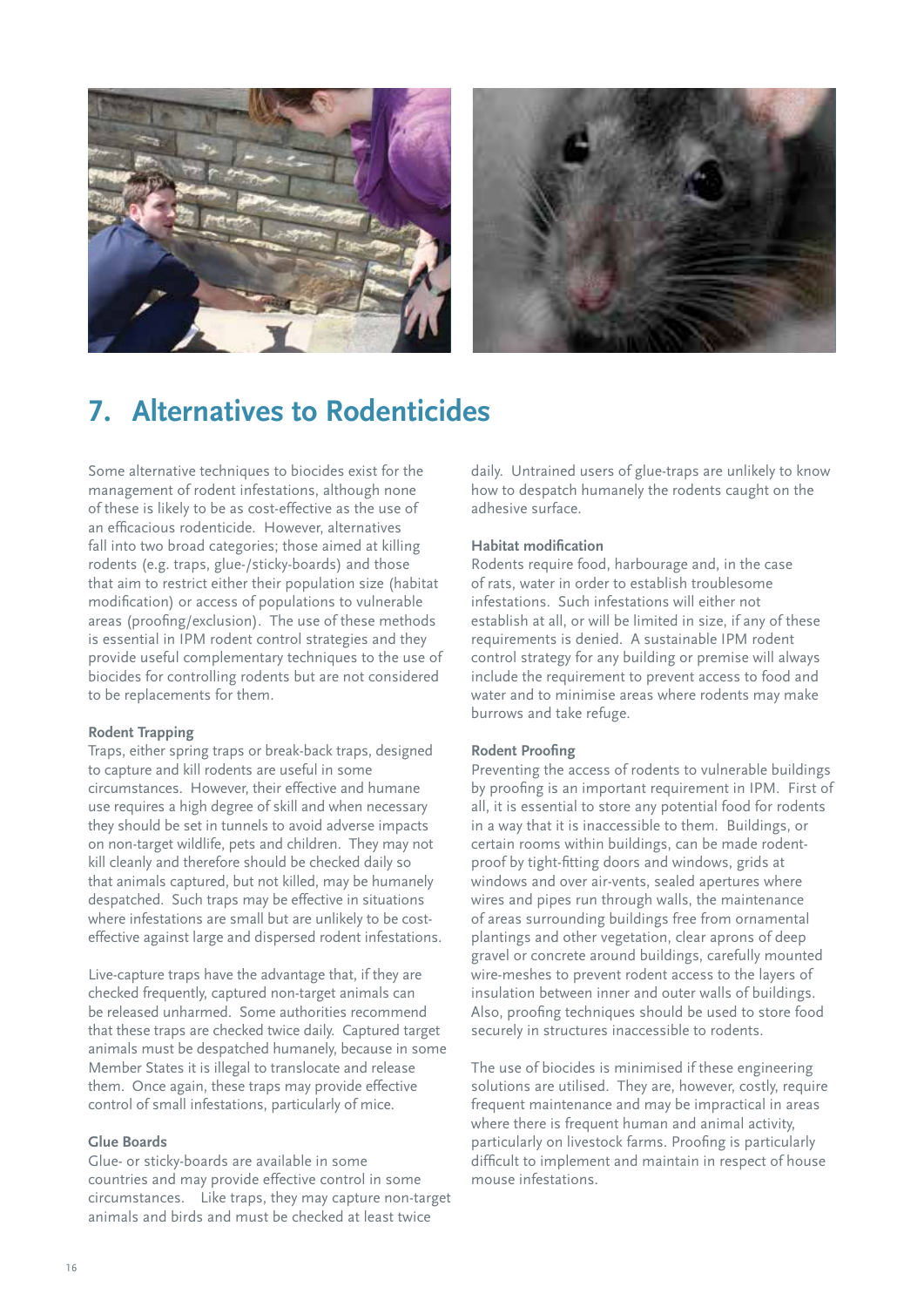# **8. Types of Rodenticide Active Substances**

Rodenticide active substances permitted today for use in the EU under the rules of the BPD are of two types, those used in baits and those applied as fumigants. Among the former, the majority are anticoagulant rodenticides, which are used very widely in rodent control in the EU.

Two other substances are less widely used as baits; these are alphachloralose and powdered corn cob. The specialised fumigant active substances, aluminium phosphide, carbon dioxide and hydrogen cyanide, require specific training and safety measures safety measures and apparatus for effective and safe use as biocides. Measures for their sustainable use are different in many respects to those applied to rodenticide baits and are not further discussed here.

The review of the PT 14 active substances carried out by the European Commission has resulted in the removal from the market of three non-anticoagulant rodenticides that were previously used, zinc phosphide, calciferol and bromethalin. This has resulted in a significant increase in reliance upon the anticoagulant rodenticides.

Sustainable use of biocides is supported by the availability of active substances with a range of different modes of action. However, only five non-anticoagulant PT14 active substances have been fully reviewed within the European arena or remain in review at the time of publication of this document. They are alphachloralose, aluminium phosphide, carbon dioxide, hydrogen cyanide and powdered corn cob.

Since concern about rodenticides has focussed on the anticoagulants it may be considered appropriate to replace them with non-anticoagulants. This is not considered to be a viable general strategy because each of these active substances possesses specific characteristics which make it unsuitable as a replacement for anticoagulants.

*Alphachloralose.* This substance is a fast-acting acute rodenticide only for mouse control indoors and is not approved for the control of rats.

*Aluminium phosphide.* This fumigant is used only by specially-trained professional pest control technicians. It cannot be used in close proximity to buildings because it works by the evolution of a toxic gas which cannot be fully directed when it has been produced.

Although valuable in some circumstances, this property makes aluminium phosphide inappropriate for rodent control situations inside buildings and in close proximity to them. It is only used indoors by trained operators against stored product insect pests, in such places as in grain silos and stores, using special equipment.

*Hydrogen cyanide.* Like the previous active substance this is used only by specially-trained and equipped professionals as a fumigant in hermetically-closed structures.

*Carbon dioxide.* This substance is currently restricted for use only against mice indoors. It is dispensed using a proprietary automatic application device which is appropriate only in limited practical situations, such as specific mouse traps in food handling areas.

*Powdered corn cob.* In comparison with other PT 14 active substances, powdered corn is relatively new to the market. Practical experience of its use is limited and information from published, peer-reviewed literature on its efficacy is lacking.

As a result of these limitations, the vast majority of rodent control operations in the EU are conducted using the anticoagulant rodenticides, and will be so for the foreseeable future.

The anticoagulants are widely used because they are generally efficacious, practical in use and, in comparison with the acute rodenticides that preceded them, have valuable safety characteristics, such as the availability of an antidote (vitamin $K<sup>1</sup>$ ). They fall into two classes:

*First-generation anticoagulants.* Namely chlorophacinone, coumatetralyl, sodium warfarin and warfarin, have the better environmental profile because they are less acutely toxic and persistent in the environment but they suffer from the fact that resistance to them is present in some populations of rats and mice in many EU Member States.

*Second-generation anticoagulants.* Which include the active substances brodifacoum, bromadiolone, difenacoum, difethialone and flocoumafen, are capable of controlling rodents that are resistant to some other anticoagulants, but are more acutely toxic and persistent in the environment than the first-generation anticoagulants.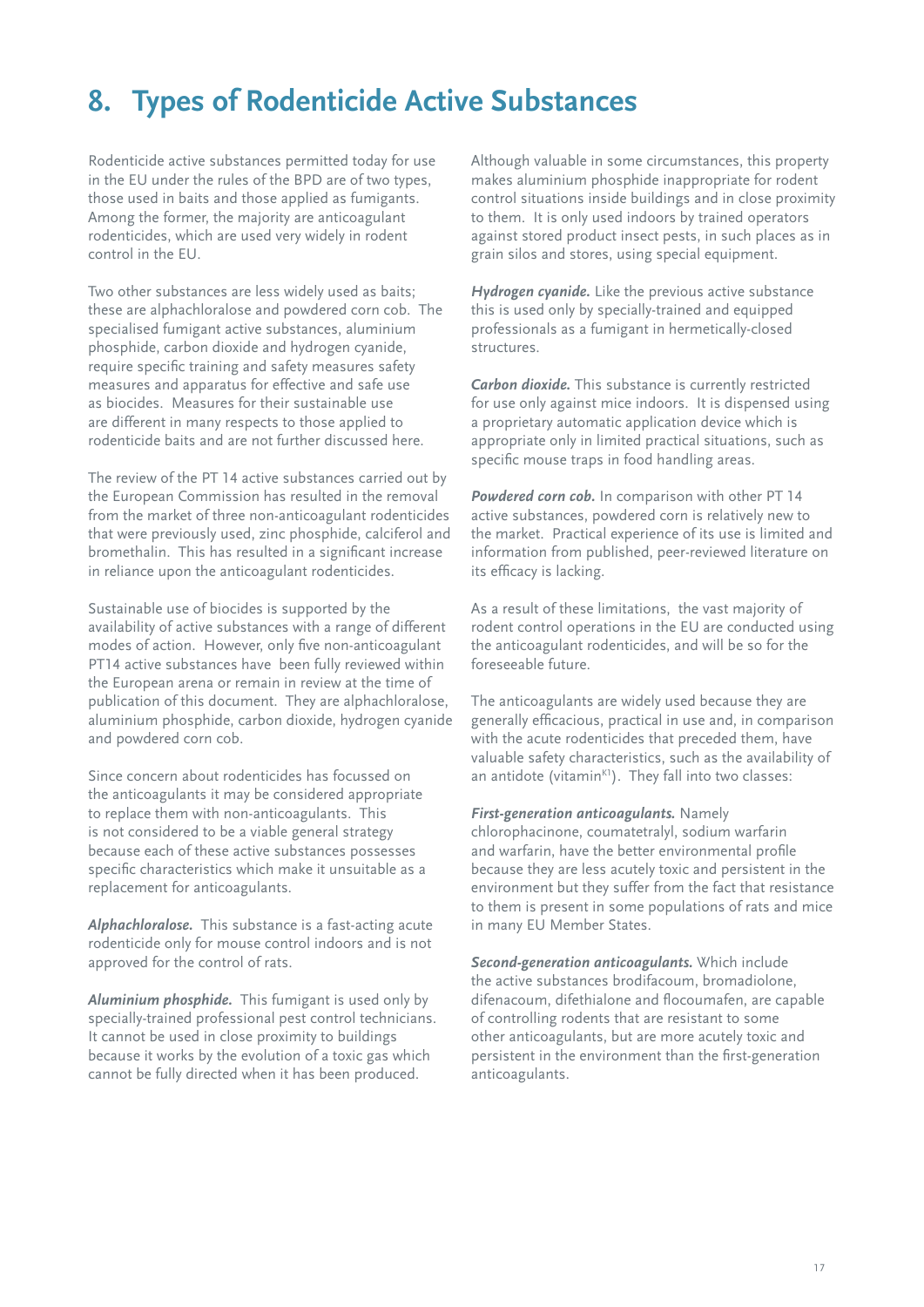# **9. Resistance to Anticoagulant Rodenticides**

Resistance to the anticoagulant rodenticides is a growing problem in the EU. There is now evidence of resistance to anticoagulants in Belgium, Denmark, France, Germany, The Netherlands, Hungary and the UK. In several countries there are multiple resistance genotypes and some of these confer resistance to some of the less-potent second-generation anticoagulants.

Resistance to anticoagulants in house mice is also likely to be widespread in many Member States, both to the first-generation active substances and to some of the second-generation. The fact that resistance has not been found in some Member States does not mean that it does not exist in them.

However, in many areas of all Member States rodents, particularly rats, remain fully susceptible to all anticoagulants. In all EU Member States, the more potent anticoagulants remain effective against rodent populations that are resistant to some other compounds.



Given our reliance on the anticoagulants for rodent pest management for the foreseeable future in the EU, and the increasing incidence of resistance in some Member States, the adoption and implementation of resistance management strategies is of vital importance in all EU Member States.

An international guideline on the management of anticoagulant resistance has been published by the Rodenticide Resistance Action Committee of CropLife International.

Other Guidelines are available in certain Member States, such as those for the management of resistant Norway rats and house mice published by the Rodenticide Resistance Action Group in the UK, and resistance guidelines published in Germany by the Expert Group on Rodenticide Resistance, at the Julius-Kühn-Institute.

These guidelines should be read and implemented by all those who conduct professional pest control operations.

Two essential actions should be carried out when faced with a rodent infestation that is resistant to anticoagulants that will prevent the spread of resistance and result in effective rodent control:

- 1. Immediately stop using the active substances that are resisted.
- 2. Use alternative methods of rodent control. This will involve both using rodenticides that are not resisted and carrying out all other appropriate actions to prevent rodent infestation of the site, such as removal of available foods and environmental improvements so that there are fewer places where rodents can harbour.

Resistance to the anticoagulant rodenticides is a growing problem in the EU. There is now evidence of resistance to anticoagulants in Belgium, Denmark, France, Germany, the Netherlands, Hungary and the UK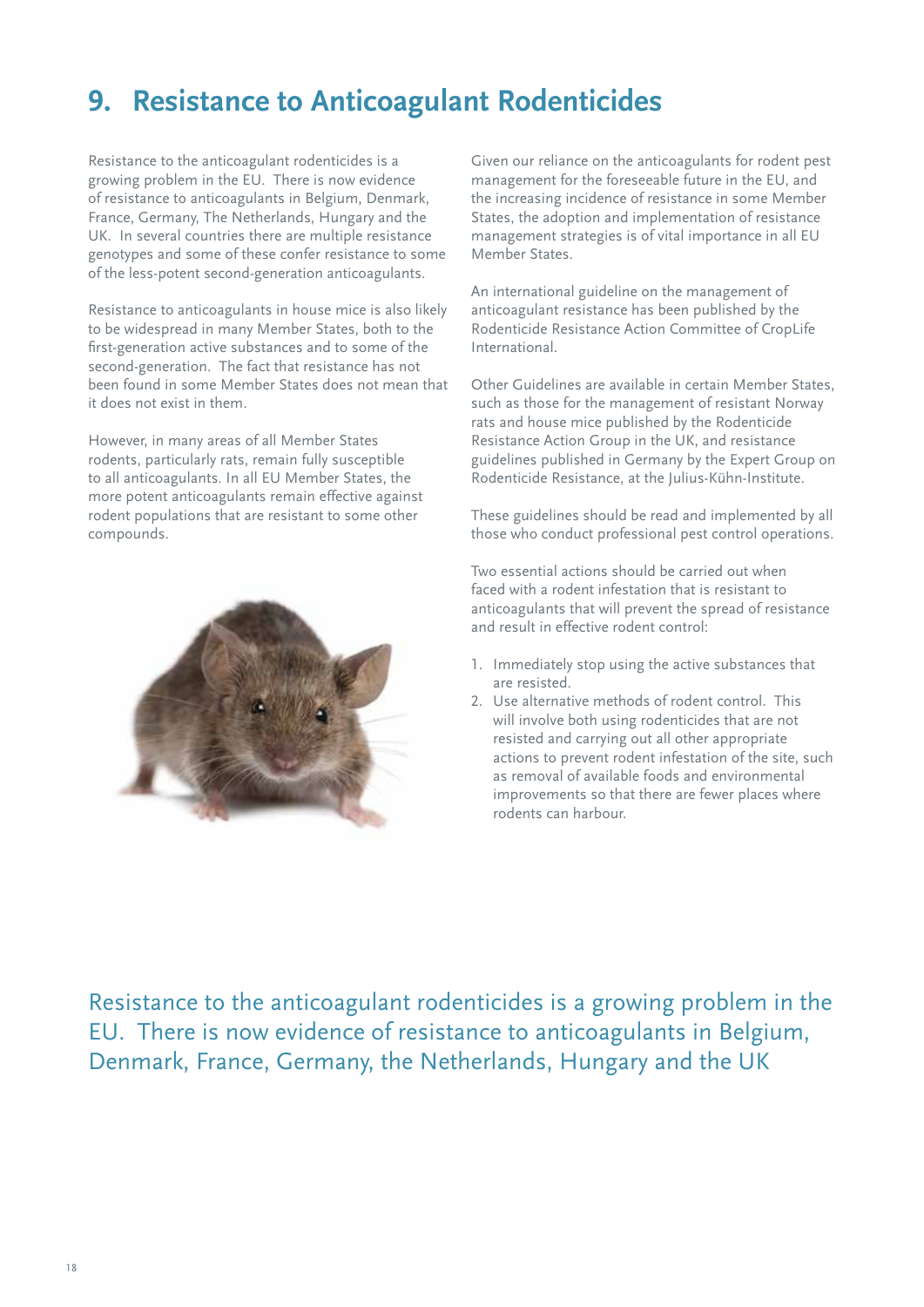# **10. Training and Certification Requirements for Rodenticides Used as Biocides in the EU**

Training is essential to the application of Best Practice. Training programmes are in place in many EU Member States for those who offer a commercial service of pest control to third parties (i.e. professional pest controllers). However, many other user groups may be considered 'professional' users under some definitions of the word, including farmers, smallholders, janitors, storage facility and food outlet managers, gamekeepers, etc. Often the training of these so-called 'professionals' is either inadequate or non-existent.

Requirements for the training of professional pest control technicians differ greatly in the countries of the EU. In some countries training is a required prerequisite within a formal process of certification and licensing of pest control practitioners. In other countries no statutory requirement for licensing exists and formal training is voluntary, where it occurs at all.

Clearly, those who apply rodenticides on a professional basis should be required to be competent in their use and this may or may not be a statutory requirement in EU Member States. Therefore, in all situations adequate training in the use of rodenticides is always required for professional users, and this training should cover all of the elements necessary to deliver safe, effective and legal control of rodent pests. The licensing of professional pest controllers is a helpful step towards ensuring proper training and competence among those who provide a commercial service of pest management.

A project is in progress, operated by the European Committee for Standardisation (CEN) and the Confederation of European Pest Management Associations (CEPA), in which the standards of service provided by pest control technicians in the EU are defined. The CEPA/CEN Standard will specify the requirements, recommendations and basic competences under which pest management servicing companies must operate to meet the needs of their customers, be they private companies, public authorities or the general public.

All European national associations who are CEPA members will require their member organisations to uphold this standard once it is in place. This Standard will contribute to controlling unprofessional use of biocidal products, facilitate the availability of a labour force working at an agreed industry standard across the EU and ensure the implementation of Best Practice in all aspects of pest management, including the application of rodenticides.

It is the intention of CEPA to begin implementation the CEPA/CEN Standard in early 2014.

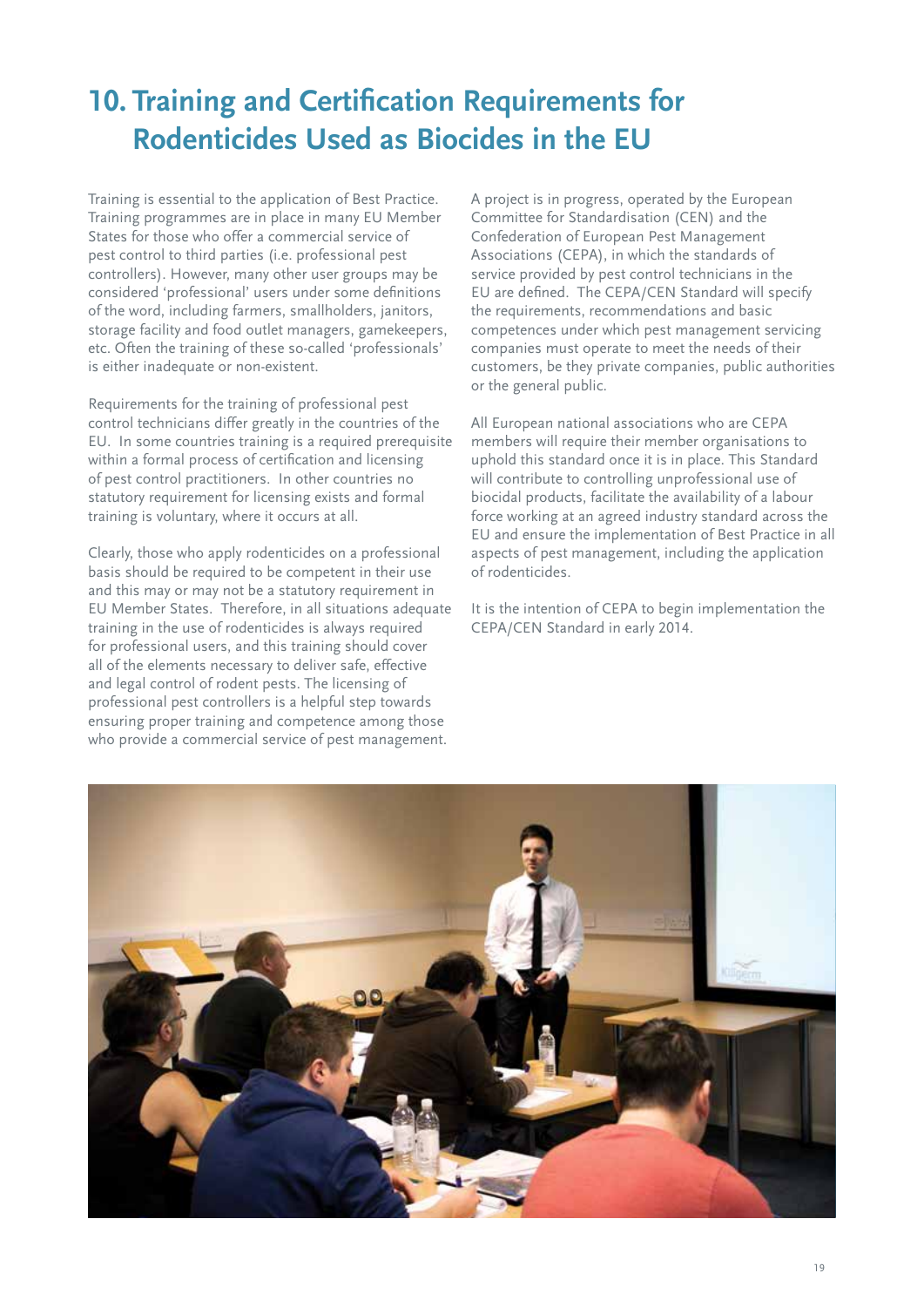# **11. Definitions and Glossary of Terms Used**

*Active Substance:* A substance or micro-organism including a virus or a fungus having general or specific action on or against harmful organisms.

Under the Biocidal Products Directive (BPD) (see below) those substances must be listed on the annex I or IA of the BPD in order to be authorised to be used in biocidal products for rodent control purposes in EU.

Under Biocidal Products Regulation (BPR) (see below) those substances shall be placed on a Union list of active substances for use in biocidal products.

*Anticoagulants:* Anticoagulants prevent the manufacture of clotting agents inside the body, leading to a fatal haemorrhage in 4-10 days. Several anticoagulants have been developed and all have the same mode of action. The anticoagulants authorised for use in rodent control in EU under the Biocidal Products Directive are: brodifacoum, bromadiolone, chlorophacinone, coumatetralyl, difenacoum, difethialone, flocoumafen, warfarin and sodium warfarin.

*Authorisation:* An administrative act by which the Competent Authority of a Member State authorises the placing on the market of a biocidal product in its territory or in a part thereof.

*Biocidal Products Directive (BPD):* Directive 98/8/ EC of the European Parliament and of the Council of 16 February 1998 concerning the placing of biocidal products on the market. This will be superseded by the Biocidal Products Regulation which enters into force on 1 September 2013.

*Biocidal Products Regulation (BPR):* Regulation 528/2012 of the European Parliament and of the Council of 22 May 2012 concerning the making available on the market and use of biocidal products. This comes into force on 1 September 2013.

*Biocidal product:* Active substances and preparations containing one or more active substance, put up in the form in which they are supplied to the user, intended to destroy, deter, render harmless, prevent the action of, or otherwise exert a controlling effect on any harmful organism by chemical or biological means.

Rodenticides are part of the Product Type 14 (PT 14). *Low-risk biocidal product:* A biocidal product which contains as active substance(s) only one or more of those listed in Annex I A and which does not contain any substance(s) of concern. Under the conditions of use, the biocidal product shall pose only a low risk to humans, animals and the environment. The term low risk biocidal product will no longer exist when the BPR repeals the BPD.

*Borderline uses:* Uses that may be covered by two EC Directives (here Plant Protection Products Directive and Biocidal Products Directive) and by subsequent Regulations (Plant Protection Products Regulation 1107/2009 and Biocidal Products Regulation 528/2012). Products used to control rodents outside plant growing areas, for example in farms, cities, industrial premises, and in plant growing areas not to protect plants or plant products, are considered as biocidal products.

*Preparation (formulation):* A mixture of components (co-formulants) and an active substance put up in a form in which they are supplied to the user to control rodents. For rodent control the main formulation/ preparation types are: blocks, gels, grains, pastes, pellets (non-exclusive list).

*First-generation anticoagulant:* describes the compounds that act by disturbing blood-clotting and were the first discovered. They are part of the chemical families named indane-diones (chlorophacinone) and hydroxycoumarins (warfarin, sodium warfarin and coumatetralyl).

*Integrated pest management (IPM)* is an ecological approach to agricultural or urban pest control that integrates pesticides/biocides into a management system incorporating a range of practices for economic control of a pest.

*Monitoring:* Use of physical tools or placebo baits (without any active ingredient) to monitor the presence of rodents on a site and prevent the development of substantial infestations.

Pattern of use: Authorisation acts and labelling of each biocidal product reflects the use pattern of the products. User must follow the instructions in order to comply with the law.

*Permanent baiting:* Maintaining quantities of rodenticide bait at one or more locations around a site at all times whether or not rats are present. Permanent baiting may occur (by default) if uneaten bait is not retrieved at the end of a treatment. This way of rodent control is not Best Practice. - see monitoring or preventative rodent control.

*Physical treatments:* Treatments that involves physical means, such as traps, proofing, sticky boards, etc. As opposed to chemical or biological treatments which involves biological or chemical products such as defined by the Plant Protection Products or Biocidal Products Directives.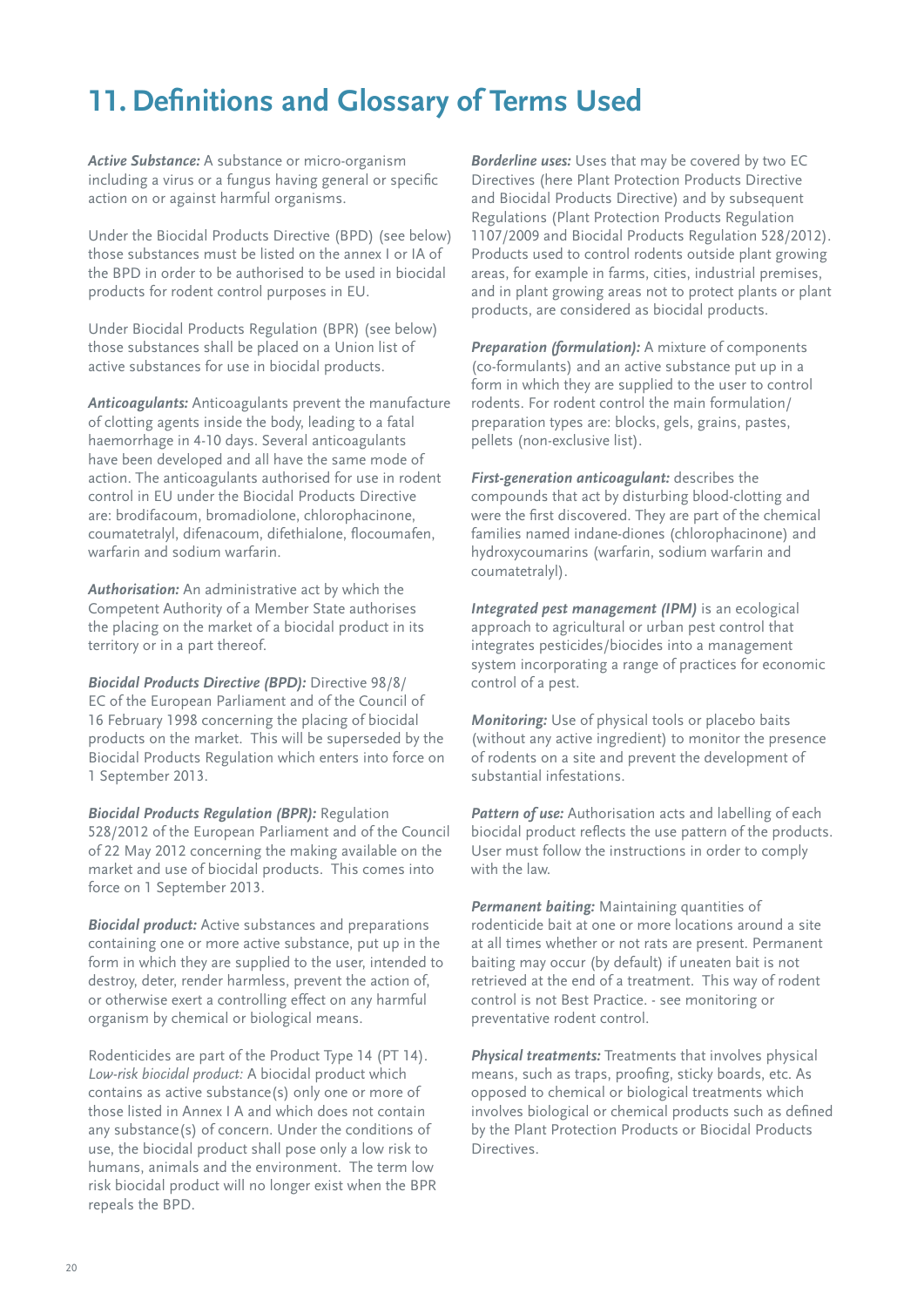*Preventative baiting:* Placing quantities of rodenticide bait at one or more locations in or around a site when rodents are not present at the site, in order to prevent rodent infestations. This method of rodent control is prohibited in some Member States. - see permanent baiting and preventive rodent control.

*Preventative rodent control:* Using physical tools and monitoring tools in order to prevent infestation of a site.

*Primary poisoning:* A risk associated with all rodenticides treatments, when non-target animals eat the bait directly and are poisoned. Primary poisoning can be prevented by adequate protection of bait points, and when possible limiting access of domestic animals from the treatment areas.

*Registration:* An administrative act by which the Competent Authority of a European Union Member State, following an application submitted by an applicant, after verification that the active substance dossier meets the relevant requirements of the Directive, allows the placing on the market of a low-risk biocidal product in its territory or part thereof. This term applies to registrations granted under BPD and is not relevant to BPR. Any registration granted under BPD will remain valid until the expiry date of the registration or its cancellation.

*Resistance:* The term rodenticide resistance has several interpretations. "Anticoagulant resistance is a major loss of efficacy in practical conditions where the anticoagulant has been applied correctly, the loss of efficacy being due to the presence of a strain of rodent with a heritable and commensurately reduced sensitivity to the anticoagulant."

*Second-generation (anticoagulant):* Introduced primarily to counter resistance to first-generation anticoagulants. They retain the same mode of action as the previous compounds. They are brodifacoum, bromadiolone, difenacoum, difethialone, and flocoumafen.

*Secondary poisoning:* A risk associated with anticoagulant rodenticides treatments, when predators, such as foxes, stoats and weasels, and scavengers, such as red kites and corvids eat rodents that have eaten poison bait and then become casualties as well. While primary poisoning (non-target animals eating the bait directly) can be largely prevented by adequate protection of bait points, the risk of secondary poisoning can be reduced by regularly searching for and disposing of dead or dying rodents. It can also be prevented by ensuring that non-target small rodents do not consume baits.

*Acute / Sub-acute rodenticides:* Rodenticides which act within a day after exposure to the product (gassing agents, fumigants, baits containing active substances non-anticoagulant such as alphachloralose.), in contrast to the slow-acting rodenticides (i.e. anticoagulants).

*Slow-acting (rodenticides):* A description of the rodenticidal process, in which symptoms of poisoning appear some time (delayed action) after a rodent, has fed on bait, so that it is unable to associate its illness with a particular food type or its taste. A characteristic of anticoagulants that has undoubtedly been responsible for their success, as it minimises the likelihood of the development of learned aversions.

*Vitamin K:* Vitamin that interferes with the action of the anticoagulant rodenticides. Natural foods containing vitamin K1 and manufactured animal feeds enriched with vitamin K3 help resistant rats to thrive in the absence of anticoagulants. Some strains of resistant rat require additional vitamin K in order to maintain normal blood clotting activity. Vitamin K3 may also protect resistant rats from small doses of second-generation anticoagulants.

*Vitamin K1:* The antidote to anticoagulant poisoning.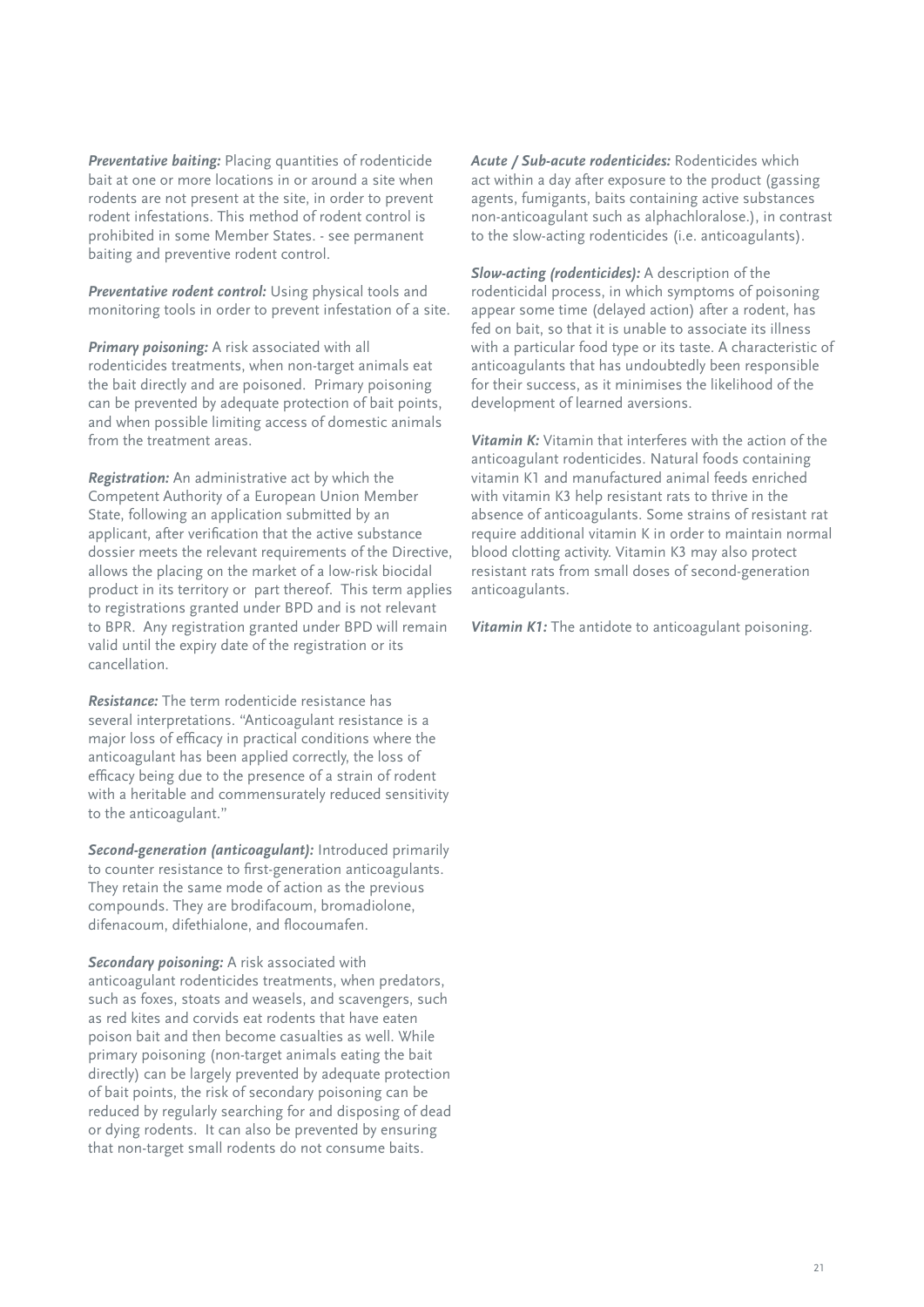# **12. Find Out More**

## **General**

Larsen, J. (2003). Emission scenario document for biocides used as rodenticides. Supplement to the methodology for risk evaluation of biocides. EUBEES 2. Institute for Health and Consumer Protection. European Commission Document CA-Jun03-Doc8.2- PT14. 74 pp.

Available at: ihcp.jrc.ec.europa.eu/our\_activities/.../ PT\_14/PT\_14.../file

Cefic (2011). Sustainable use of rodenticides as biocides in the EU. European Biocides Producers Forum, Cefic, Brussels, 20 pp.

Available at: http://www.cefic.org/Documents/ Other/EBPF%20Sustainable%20use%20of%20 rodenticides%20as%20biocides.pdf

#### **Rodent behaviour in relation to use of rodenticides**

Central Science Laboratory (2002). The control of rats with rodenticides: A complete guide to best practice. Central Science Laboratory (now Food and Environment Research Agency), Sand Hutton, UK. 67 pp. Available at: http://www.naturalengland.org.uk/Images/ ratcontrolguidelines\_tcm6-11216.pdf

Quy (2011). Review of the use of bait boxes during operations to control Norway rats, Rattus norvegicus –a report to CIEH. Food and Environment Research Agency, Sand Hutton, UK. 12 pp. Available at: http://www.urbanpestsbook.com/ downloads/CIEH\_Rodent\_Procedures.pdf.

## **Other Best Practice Guidance**

AENOR (2008). UNE 171210:2008 Calidad ambiental en interiors. Buenas prácticas en los planes de desinfeción, desinsectación y desratización. (Indoor air quality. Best practice for the planning od disinfestion, insect and rodent control.) Spanish Association for Standardisation and Certification (AENOR). Available at: http://www.en.aenor.es/aenor/normas/ normas/fichanorma.asp?tipo=N&codigo=N0041497&P DF=Si#.UNBZ7eTWgm-

BPCA (2001). BPCA Guidelines for the safe use of anticoagulant rodenticides by professional users. British Pest Control Association, Derby, UK. 8 pp. Available at: http://www.bpca.org.uk/pages/index. cfm?page\_id=1&home.

Campaign for Responsible Rodenticide Use (2013). Rodent control and game mangement. 16 pp. Available at: http://www.thinkwildlife.org

Central Science Laboratory (2002). The control of rats with rodenticides: A complete guide to best practice. Central Science Laboratory (now Food and Environment Research Agency), Sand Hutton, UK. 67 pp. Available at: http://www.naturalengland.org.uk/Images/ ratcontrolguidelines\_tcm6-11216.pdf

HSE (2004). Urban rodent control and the safe use of rodenticides by professional users. HSE Information Sheet MISC515. Health and Safety Executive, Bootle, UK. 7 pp. Available at: http://www.hse.gov.uk/pubns/ misc515.pdf.

Julius Kühn-Institut (2012). Ratten erfolgreich bekämpfen - Resistenz erkennen. Informationsblatt erstellt vom Fachausschuss "Rodentizidresistenz" beim Julius Kühn-Institut, Munster, Germany. 6 pp. Available at: http://www.jki.bund.de/fileadmin/dam\_ uploads/\_veroeff/faltblaetter/Ratten%20erfolgreich%20 bekaempfen.pdf

NPAP (2009). Pest control procedures manual – rodents. National Pest Advisory Panel (NPAP), Chartered Institute of Environmental Health, London, UK. 31 pp. Available at: www.cieh-npap.org.

NPAP (2013). National Sewer Baiting Protocol – Best Pactice & Guidance Document. National Pest Advisory Panel (NPAP), Chartered Institute of Environmental Health, London, UK. 21 pp. Available at: www.ciehnpap.org.

#### **Risk Assessments**

Killgerm Chemicals (2008). The Killgerm guide to environmental assessments when using rodenticides. Killgerm Chemicals Limited, Ossett, UK. 23 pp. Available at: http://www.killgerm.com/be/downloads/ work\_study/Enviromental\_Assessments.pdf

CRRU (2012). Environmental assessment when using anticoagulant rodenticides. Campaign for Responsible Rodenticide Use, UK. 6 pp. Available at: http://www.thinkwildlife.org.uk/

downloads/Enviromental Assessment When Using Anitcoagulant\_Rodenticides.pdf.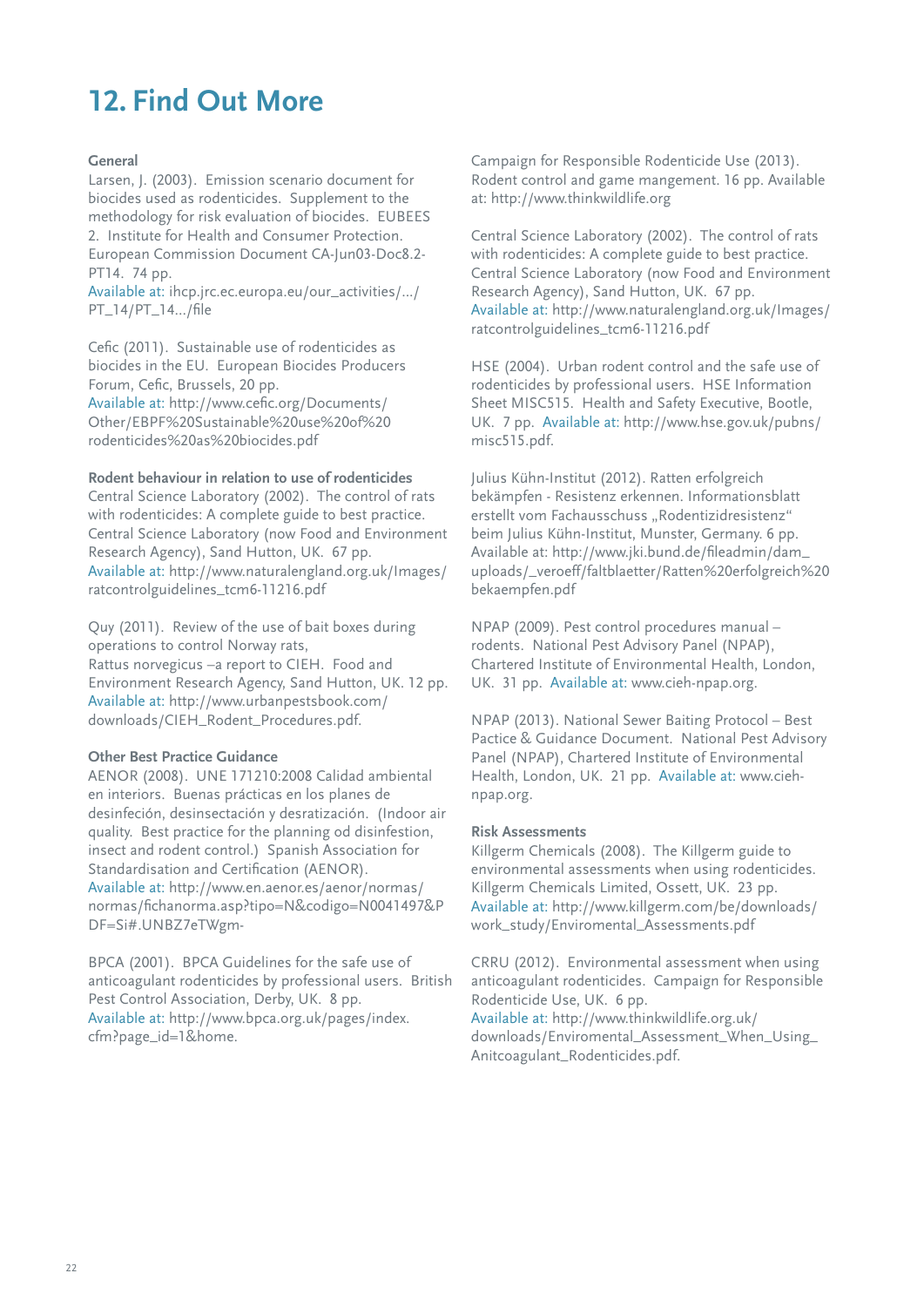HSE (2011). Five steps to risk assessment. INDG163(rev3), revised 06/11. Health and Safety Executive, Bottle, UK. 8 pp. Available at: http://www.hse.gov.uk/pubns/indg163.pdf. HSE (2012). Working with substances hazardous to health: a brief guide to COSHH. Health and Safety Executive, Bootle, UK. 10 pp. Available at: http://www.hse.gov.uk/pubns/indg136.pdf.

#### **Anticoagulant Resistance**

RRAC (2003). Anticoagulant resistance management strategy for pest management professionals, central and local government and other competent users of rodenticides. Rodenticide Resistance Action Committee, CropLife International, Brussels, Belgium. 16 pp. Available at: http://www.rrac.info/downloads/technical\_ monograph\_2003\_ARM.pdf

RRAG (2010). Anticoagulant resistance in the Norway rat and Guidelines for the management of resistant rat infestations in the UK. Rodenticide Resistance Action Group, Derby, UK. 8 pp.

Available at: http://www.bpca.org.uk/assets/RRAG\_ Resistance\_Guideline.pdf.

RRAG (2012). RRAG house mouse resistance guideline. Rodenticide Resistance Action Group, Derby, UK. 11pp. Available at: http://www.bpca.org.uk/assets/RRAG-Housemouseresistanceguideline1.pdf.

Julius Kühn-Institut (2012). Expert Committee on Pesticide Resistance - Working Group Rodenticides, ECPR – R (Fachausschuss Rodentizidresistanz), Julius-Kühn-Institut (2012).

Available at: http://www.jki.bund.de/fileadmin/ dam\_uploads/\_GF/pdf/2012%20Strategie%20des%20 FARR%20zum%20Schadnagermanagement%20bei%20 Antikoagulanzien-Resistenz.pdf

#### **Certification and Training of Professional Pest Control Technicians**

European Committee for Standardization (CEN) (2013) Pest management services - Requirements and competences. Document: prEN 16636:2013 (E). Consultation Draft. European Committee for Standardization, Management Centre, Avenue Marnix 17, B-1000 Brussels. 34 pp.